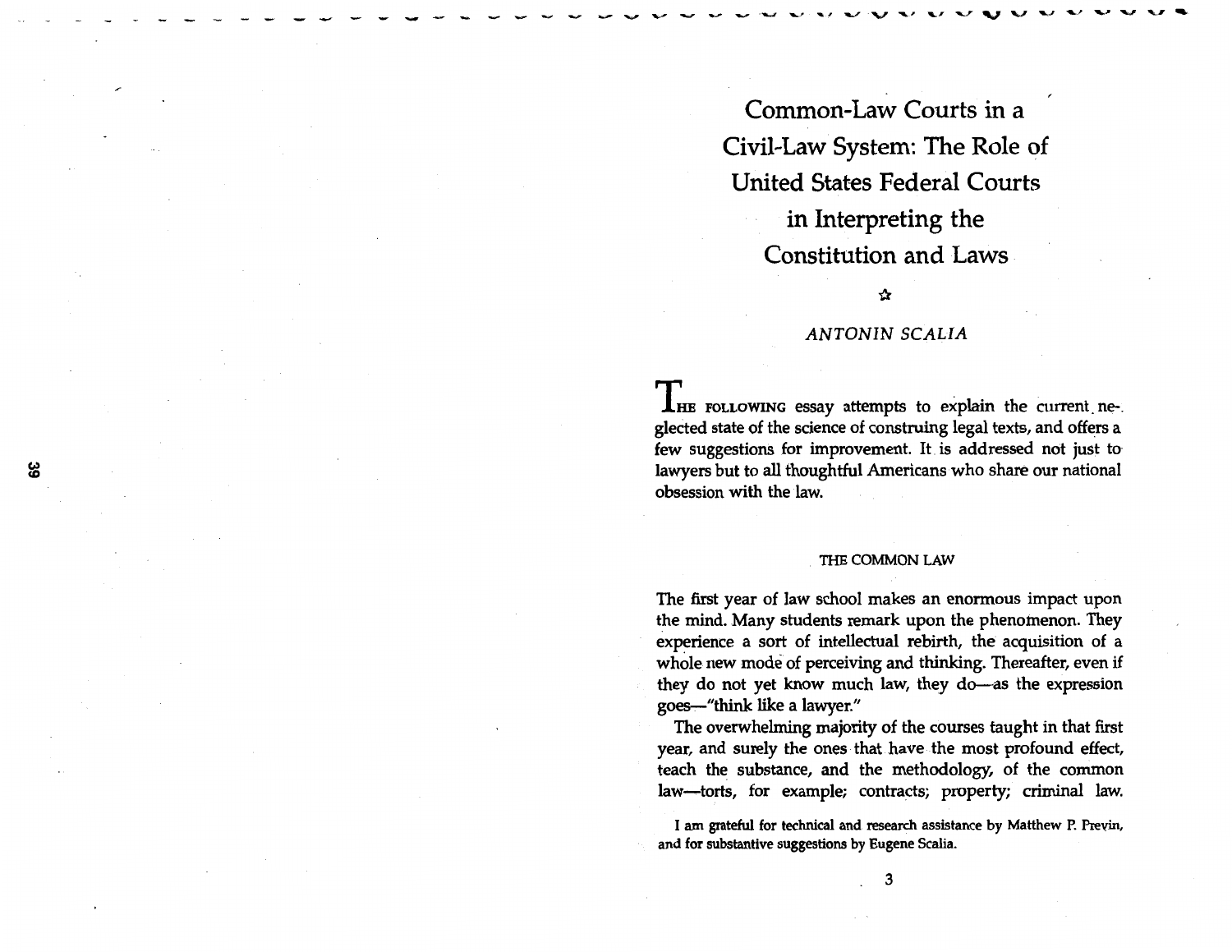American lawyers cut their teeth upon the common law. To un- . derstand what an effect that must have, you must appreciate that the common law is not really common law, except insofar as judges can be regarded as common. That is to say, it is not "customary law," or a reflection of the people's practices, but is rather law developed by the judges. Perhaps in the very infancy 0f Anglo-Saxon law it could have been thought that the courts were mere expositors of generally accepted social practices; and certainly, even in the full maturity of the common law, a wellestablished commercial or social practice could form the basis for a court's decision. But from an early time-as early as the Year Books, which record English judicial decisions from the end of the thirteenth century to the beginning of the sixteenthany equivalence between custom and common law had ceased to exist, except in the sense that the doctrine of *stare decisis* rendered prior judicial decisions "custom." The issues coming before the courts involved, more and more, refined questions to which customary practice provided no answer.

Oliver Wendell Holmes's influential book *The Common Law*<sup>1</sup> which is still suggested reading for entering law students-talks a little bit about Germanic and early English custom. But mostly it talks about individual court decisions, and about the judges, famous and obscure, who wrote them: Chief Justice Choke, Doderidge, J., Lord Holt, Redfield, C.J., Rolle, C.J., Hankford, J., Baron Parke, Lord Ellenborough, Peryam, C.B., Brett, J., Cockburn, C.J., Popham, C.J., Hyde, C.J., and on and on and on. Holmes's book is a paean to reason, and to the men who brought that faculty to bear in order to *create* Anglo-American law.

This is the image of the law—the common law—to which an aspiring American lawyer is first exposed, even if he has not read Holmes over the previous summer as he was supposed to; He learns the law, not by reading statutes that promulgate it or treatises that summarize it, but rather by studying the judicial opinions that invented it. This is the famous case-law method,

• 1 Oliver Wendell Holmes, Jr., The Common Law (1881). · *:* .··

# ' COMMON-LAW COURTS IN A CIVIL-LAW SYSTEM

pioneered by Harvard Law School in the last century, and brought to movies and TV by the redoubtable Professor Kingsfield of *Love Story* and *The Paper Chase.* The student is directed to read a series of cases, set forth in a text called a "casebook," designed to show how the law developed. In the field of contracts, for example, he reads, and discusses in class, the famous old case of *Hadley* v. *Baxendale}* decided a century and a half ago by the English Court of Exchequer: A mill in Gloucester ground to a halt (so to speak) because of a cracked crankshaft. To get anew one made, it was necessary to send the old one, as a model, to the manufacturer of the mill's steam engine, in Greenwich. The miller sent one of his workers to a. carrier's office to see how long the delivery would take; the worker told the carrier's clerk that the mill was stopped, and that the shaft must be sent immediately. The clerk replied that if the shaft was received by noon, it would be delivered the next day. The miller presented the shaft to the carrier before noon the next day and paid the fee to have it transported; but because of the carrier's neglect it was delivered several days· late, with the result that several additional days passed before the mill got back into service. The miller scught, as damages for breach of the shipping contract, his lost profits for those days, which were of course many times what the carrier had received as the shipping charge. The carrier said that he was not liable for such remote consequences.

Now this was a fairly subtle and refined point of law. As was the case with most legal points that became the subject of litigation, it could not really be said that there existed a general practice that the court could impose as common, customary law. The court decided, essentially, that the carrier was right, laying down the very important-rule, that in a suit for breach of contract not all damages suffered because of the breach can be recovered, but only those that "could have been fairly and reasonably contemplated by both the parties when they made [the] contract." The opinion contains some policy reasons for that result, citation of a few earlier opinions by English courts, and

 $29$  Ex. 341, 156 Eng. Rep. 145 (1854).

å

*:-.* (l r. " ~ {"\ ('\ (\ •" (\ I' ~ *{'* <sup>~</sup>*t'"t* '' '' '' '' 1111 r' '" t~ '~ '~t-. *s"* '" " ~ ~ " l't " '' '"' '"' 1'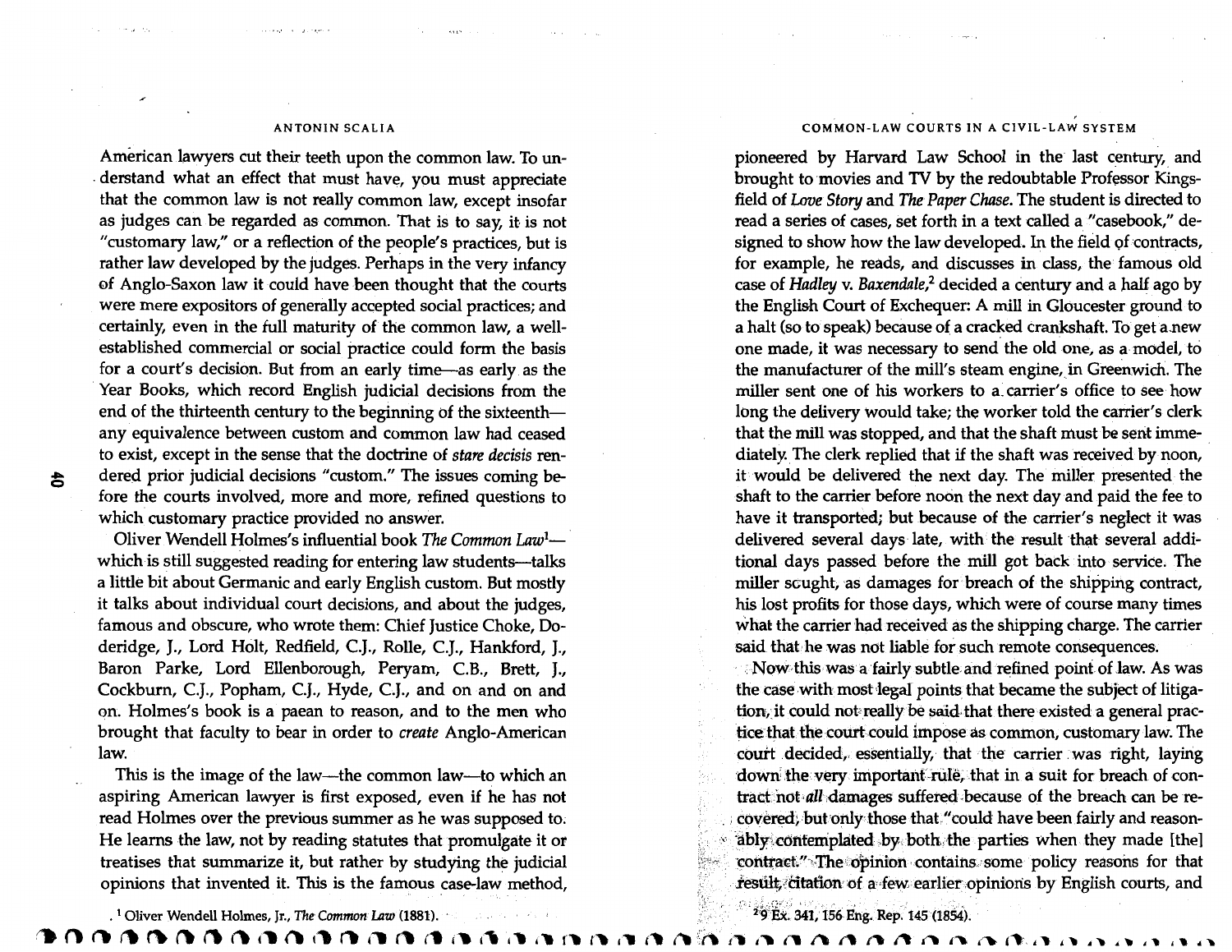citation of not a single snippet of statutory law-though counsel arguing the case did bring to the court's attention the disposition set forth in the French Civil Code. For there *was* no relevant English statutory law; contract law was almost entirely the creation and domain of English judges.

I must interject at this point that. even according to the new rule-that only reasonably foreseeable damages are recoverable-the miller rather than the carrier *should* have won the case. The court's opinion simply overlooks the fact that the carrier was *informed* that the mill was stopped; it must have been quite clear to the carrier's clerk that restarting the mill was the reason for. the haste, and that profits would be lost while the mill was idle. But if you think it is terribly important that the case came out wrong, you miss the point of the common law. In the grand scheme of things, whether the right party won is really secondary. Famous old cases are famous, you see, not because they ~came out right, but because the rule of law they announced was

the intelligent one. Common-law courts 'performed two functions: One was to apply the law to the facts. All adjudicators-French judges; arbitrators, even baseball umpires and football referees-do that. But the second function, and the more important one, was to. *make* the law.

If you were sitting in on Professor Kingsfield's class when *Hadley* v. *Baxendale* was the assigned reading, you would find that the class discussion would not end with the mere description and dissection of the opinion. Various ''hypotheticals" would be proposed by the crusty (yet, under it all, goodhearted) old professor, testing the validity and the sufficiency of the "foreseeability" rule. What if, for example, you are a blacksmith, and a young knight rides up on a horse that has thrown a shoe. He tells you he is returning to his ancestral estate, Blackacre, which he must reach that very evening to claim his inheritance, or else it will go to his wicked, no-good cousin, the sheriff of Nottingham. You contract to put on a new shoe, for the going rate of three farthings. The shoe is defective, or is badly shod, the horse goes lame, and the knight reaches Blackacre too late.

### COMMON-LAW COURTS IN A. CIVIL-LAW SYSTEM

Are you really liable for the full amount of his inheritance? Is it reasonable to impose that degree of liability for three farthings? Would not the parties have set a different price if liability of that amount had been contemplated? Ought there not to be, in other words, some limiting principle to damages beyond mere foreseeability? Indeed, might not that principle-call it presumed assumption· of risk-explain why *Hadley* v. *Baxendale* reached the right result after all, though not for the precise reason it assigned?

What intellectual fun all of this is! It explains why first-year law school is so exhilarating: because it consists of playing common-law judge, which in turn consists of playing kingdevising, out of the brilliance of one's own mind, those laws that ought to govern mankind. How exciting! And no wonder so many law students, having drunk at this intoxicating well, aspire for the rest of their lives to be judges!

Besides the ability to think about, and devise, the "best" legal rule, there is another skill imparted in the first year of law school that is essential to the making of a good common-law judge. It is the technique of what is called "distinguishing" cases. That is a necessary skill, because an absolute prerequisite to common-law lawmaking is the doctrine of *stare decisis-that*  is, the principle that a decision made in one case will be followed in the next. Quite obviously, without such a principle common-law courts would not be making any "law"; they would just be resolving the particular dispute before them. It is the requirement that future courts adhere to the principle underlying a judicial decision which causes that decision to be a legal rule. (There is no such requirement in the civil-law system, where it is the text of the law rather than any prior judicial interpretation of that text which is authoritative. Prior judicial opinions are consulted for their persuasive effect, much as academic commentary would be; but they are not *binding.)* 

Within such a precedent-bound common-law system, it is critical for the lawyer, or the judge, to establish whether the case at hand falls within a principle that has already been decided.

6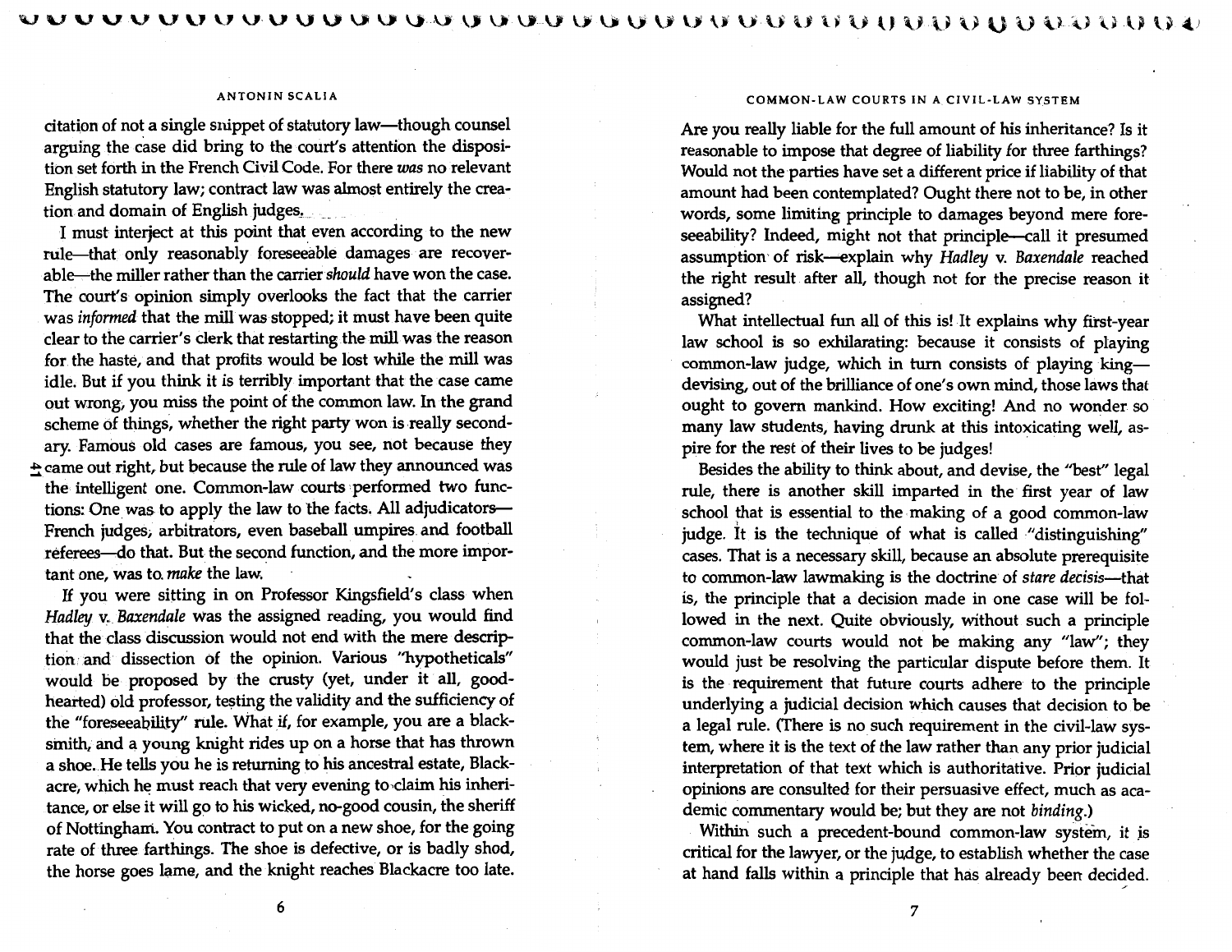#### COMMON-LAW COURTS IN A CIVIL-LAW SYSTEM

#### ANTONIN SCALIA

1802 B. Han

**CONTRACTOR** 

Hence the technique—or the art, or the game—of "distinguishing" earlier cases. It is an art or a game, rather than a science, because what constitutes the !'holding" of an earlier case is not well defined and can be adjusted to suit the occasion. At its broadest, the holding of. a case can be said· to be the analytical principle that produced the judgment-in *Hadley v. Baxendale*, for example, the principle that damages for breach of contract must be foreseeable. In the narrowest sense, however (and courts will squint narrowly when they wish to avoid an earlier decision), the holding of a case cannot go beyond the facts that were before the court. Assume, for example, that a painter contracts with me to paint my house green and paints it instead a god-awful puce. And assume that not I, but my *neighbor,* sues the painter for this breach of contract. The court would dismiss the suit on the ground that (in legal terminology) there was no "privity of contract": the contract was between the painter and *me,* not between the painter and my neighbor.3 Assume, how-  $\stackrel{\bullet}{\sim}$  ever, a later case in which a company contracts with me to repair my home computer; it does a bad job, and as a consequence my wife loses valuable files she has stored in the computer. *She*  sues the computer company. Now the broad rationale of the earlier case (no suit will lie where there is no privity of contract) would dictate dismissal of this complaint as well. But a good common-law lawyer would argue, and some good common-law judges have held, that that rationale does not extend to this *new* fact situation, in which the breach of a contract relating to something used in the home harms a family member, though not the one who made the contract.4 The earlier case, in other words, is

It should be apparent that by reason of the doctrine of *stare decisis,* as limited by the principle I have just described, the common law grew in a peculiar fashion-rather like a Scrabble board. No rule of decision previously announced could be *erased,* but qualifications could be *added* to it. The first case lays

"distinguishable."

<sup>3</sup>*See, e.g.,* Monahan v. Town of Methuen, 558 N.E. 2d 951, 957 (Mass. 1990). <sup>4</sup>*See, e.g.,* Grodstein, v. McGivern, 154 A. 794 (Pa. 1931).

ennananananananananananananan

on the board: "No liability for breach of contractual duty without privity"; the next player adds "unless injured party is member of household." And the game continues.

As I have described, this system of making law by judicial opinion, and making law by distinguishing earlier cases, is what every American law student, every newborn American lawyer, first sees when he opens his eyes. And the impression remains for life. His image of the great judge-the Holmes, the Car- . dozo-is the man (or woman) who has the intelligence to discern the best rule of law for the case at hand and then the skill to perform the broken-field running through earlier cases that' leaves him free to impose that rule: distinguishing one prior case on the left, straight-arming another one on the right, highstepping away from another precedent about to tackle him from the rear, until (bravo!) he reaches the goal-good law. That image of the great judge remains with the former law student when he himself becomes a judge, and thus. the common-law tradition is passed on.

# DEMOCRATIC LEGISLATION

All of this would be an unqualified good, were it not for a trend in government that has developed in recent centuries, called democracy. In most countries, judges are no longer agents of the king, for there are no kings. In England, I suppose they can be regarded as in. a sense agents of the legislature, since the Supreme Court of England is theoretically the House of Lords. That was once the system in the American colonies as well; the legislature of Massachusetts is still honorifically called the General Court of Massachusetts. But the highest body of Massachusetts judges is called the Supreme Judicial Court, because at about the time of the founding of our federal republic this country embraced the governmental principle of separation of powers.<sup>5</sup> That doctrine is praised, as the cornerstone of the

<sup>5</sup>*See* Plaut v. Spendthrift Farms, Inc., 115 5. Ct. 1447, 1453-56 (1995).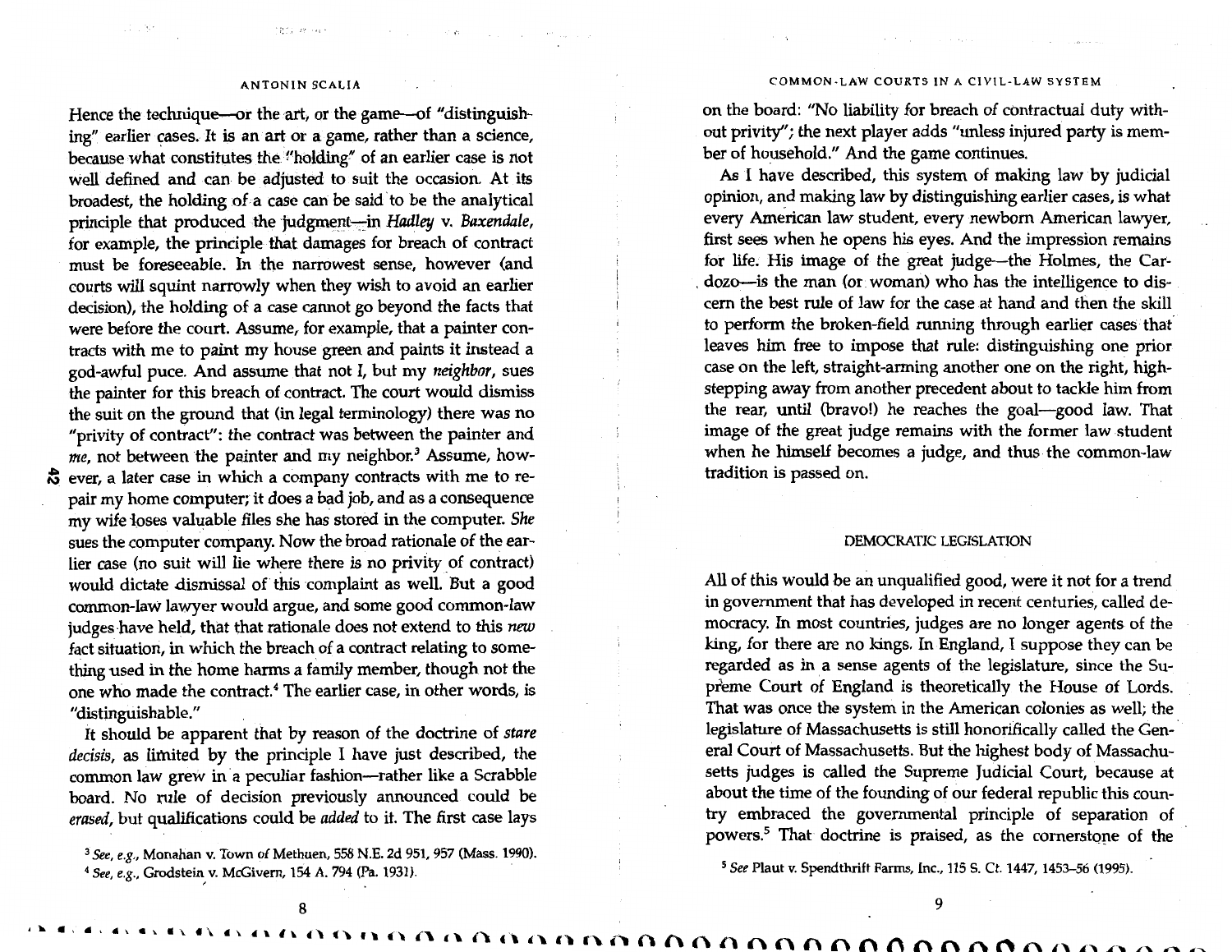proposed federal Constitution, in The *Federalist* No. 47. Consider the compatibility of what Madison says in that number with the ancient system of lawmaking by judges. Madison quotes Montesquieu (approvingly) as follows: "Were the power of judging joined with the legislative, the life and liberty of the subject would be exposed to arbitrary controul, for *the judge* would then be *the legislator."6* I do not suggest that Madison was saying that common-law lawmaking violated the separation of powers. He wrote in an era when the prevailing image of the common law was that of a preexisting body of rules, uniform throughout the nation (rather than different from state to state), that judges merely "discovered" rather than created. It is only in this century, with the rise of legal realism, that we came to acknowledge that judges in fact "make" the common law, and that each state has its own.

I do suggest, however, that once we have taken this realistic view of what common-law courts do, the uncomfortable relationship of common-law' lawmaking to democracy (if not to the technical doctrine of the separation of powers) becomes apparent. Indeed, that was evident to many even before legal realism carried the day. It was one of the principal motivations behind the law-codification movement of the nineteenth century, associated most prominently with the name of David Dudley Field, but espoused by many other avid reformers as well. Consider what one of them, Robert Rantoul, had to say in a Fourth-of-July address in Scituate, Massachusetts, in 1836:

益

Judge-made law is ex post facto law, and therefore unjust. An act is not forbidden by the statute law, but it becomes void by judicial construction. The legislature could not effect this, for the Constitution forbids it. The judiciary shall not usurp legislative power, says the Bill of Rights: yet it not only usurps, but runs riot beyond the confines of legislative power. '

- <sup>6</sup>*The Federalist* No. 47, at 326 (James Madison) (Jacob E. Cooke ed., 1961) (emphasis in original). The reference is to Montesquieu, 1 *The Spirit of the Laws*  152 (Thomas Nugent trans., Hafner Pub. Co., N.Y. 1949).

#### COMMON-LAW COURTS IN A CIVIL-LAW SYSTEM

Judge-made law is special legislation. The judge is human, and feels the bias which the coloring of the particular case gives. If he wishes to decide the next case differently, he has only to distinguish, and thereby make a new law. The legislature must act on general views, and prescribe at once for a whole class of cases?

This is just by way of getting warmed up. Rantoul continues, after observing that the common law "has been called the perfection of human reason":

The Common Law is the perfection of human reason,-just as alcohol is the perfection of sugar. The subtle spirit of the Common Law is reason double distilled, till what was wholesome and nutritive becomes rank poison. Reason is sweet and pleasant to the unsophisticated intellect; but this sublimated perversion of reason bewilders, and perplexes, and plunges its victims into mazes of error.

The judge makes law, by extorting from precedents something . which they do not contain. He extends his precedents, which were themselves the extension of others, till, by this accommodating principle, a whole system of law is built up without the authority or interference of the legislator.8

The nineteenth-century codification movement espoused by Rantoul and Field was generally opposed by the bar, and hence did not achieve substantial success, except in one field: civil procedure, the law governing the trial of civil cases.<sup>9</sup> (I have always found it curious, by the way, that the only field in which lawyers and judges were willing to abandon judicial lawmaking

<sup>7</sup>Robert Rantoul, Oration at Scituate (July 4, 1836), *in* Kermit L. Hallet al., *American Legal History* 317, 317-18 (1991). 8 *Id.* at 318.

<sup>9</sup> The country's first major code of civil procedure, known as the Field Code (after David Qudley Field, who played a major role in its enactment), was passed in New York in 1848. By the end of the nineteenth century, similar codes had been adopted in many states. *See* Lawrence M. Friedman, *A History of American Law* 340-47 (1973).

10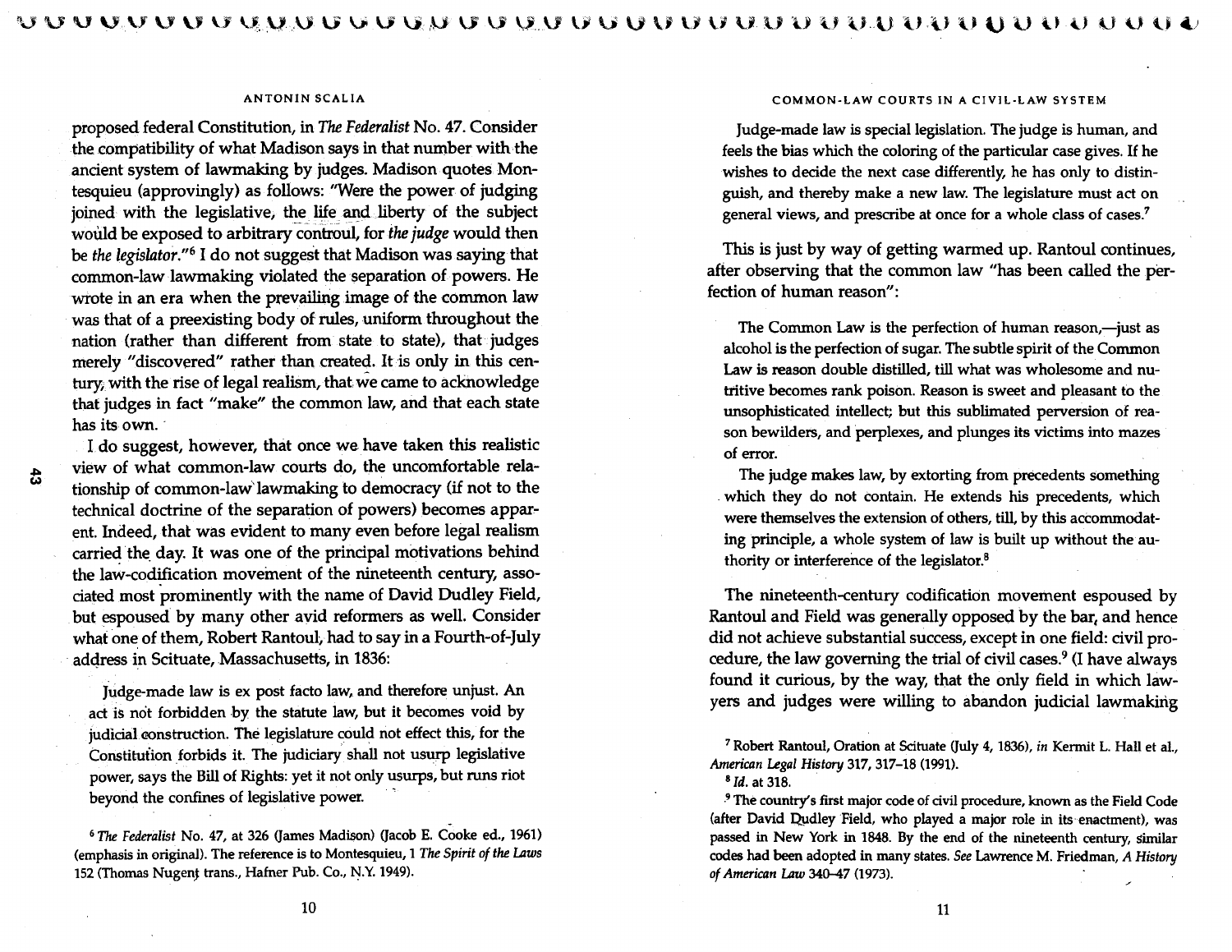id same

£

was a field important to nobody except litigants, lawyers, and judges; Civil procedure used to be the *only* statutory course taught in first-year law school.) Today, generally speaking, the old private-law fields--contracts, torts, property, trusts and estates, family law-remain firmly within the control of state common-law courts.10 Indeed, it is probably true that in these fields judicial lawmaking can be more freewheeling than ever, since the doctrine of *stare decisis* has appreciably eroded. Prior decisions that even the cleverest mind cannot distinguish can nowadays simply be overruled.

My point in all of this is not that the common law should be scraped away as a barnacle on the hull of democracy. I am content to leave the common law, and the process of developing the common law, where it is. It has proven to be a good method of developing the law in many fields-and perhaps the very best method. An argument can be made that development of the bulk of private law by judges (a natural aristocracy, as Madison accurately portrayed them)<sup>11</sup> is a desirable limitation upon popular democracy. Or as the point was more delicately put in the late nineteenth century by James C. Carter of New York, one of the ardent opponents of Field's codification projects, "the question is, shall this growth, development and improvement of the law remain under the guidance of men selected by the people on' account of their special qualifications for the work" (i.e., judges) or "be transferred to a numerous legislative body, dis-

<sup>10</sup> The principal exception to this statement consists of so-called Uniform Laws, statutes enacted in virtually identical form by all or a large majority of state legislatures, in an effort to achieve nationwide uniformity with respect to certain aspects of some common-law fields. *See, e.g.,* Uniform Commercial Code, 1 U.L.A. 5 (1989); Uniform Marriage and Divorce Act 9A U.L.A. 156 (1987); Uniform Consumer Credit Code, 7A U.L.A., 17 (1985).<br><sup>11</sup> "The [members of the judiciary department], by the mode of their ap-

pointment, as well as by the nature and permanency of it, are too far removed from the people to share much in their prepossessions." *The Federalist* No. 49, at 341 (Jacob E. Cooke ed., 1961).

#### COMMON-LAW COURTS IN A CIVIL-LAW SYSTEM

qualified by the nature of their duties for the discharge of this supreme function?"<sup>12</sup>

But though I have no quarrel with the common law and its process, I do question whether the *attitude* of the common-law judge—the mind-set that asks, "What is the most desirable resolution of this case, and how can any impediments to the achievement of that result be evaded?"-is appropriate for most of the work that I do, and much of the work that state judges do. We live in an age of legislation, and most new law is statutory law. As one legal historian has put it, in modern times "the main business of government, and therefore of law, [is] legislative and executive.... Even private law, so-called, [has been] turning statutory. The lion's share of the norms and rules that actually govern[} the country [come) out of Congress and the legislatures.... The rules of the countless administrative agencies [are] themselves an important, even crucial, source of law."<sup>13</sup> This is particularly true in the federal courts, where, with a qualification so small it does not bear mentioning, there is no such thing as common law. Every issue of law resolved by a federal judge involves interpretation of text-the text of a regulation, or of a statute, or of the Constitution. Let me put the Constitution to one side for the time being, since many believe that that document is in effect a charter for judges to develop an evolving common law of freedom of speech, of privacy rights, and the like. I think that is wrong-indeed, as I shall discuss below, I think it frustrates the whole purpose of a written constitution. But we need not pause to debate that point now, since a very small proportion of judges' work is constitutional interpretation in any event. (Even in the Supreme Court, I would estimate that well less than a fifth of the issues we confront are constitutional issues-and probably less than a twentieth if you exclude criminal-law cases.) By far the greatest part of what I

<sup>12</sup> James C. Carter, *The Proposed Codification of Our Common Law 87* (New York: Evening Post Printing Office 1884). 13 Friedman, *supra-note* 9, at 590.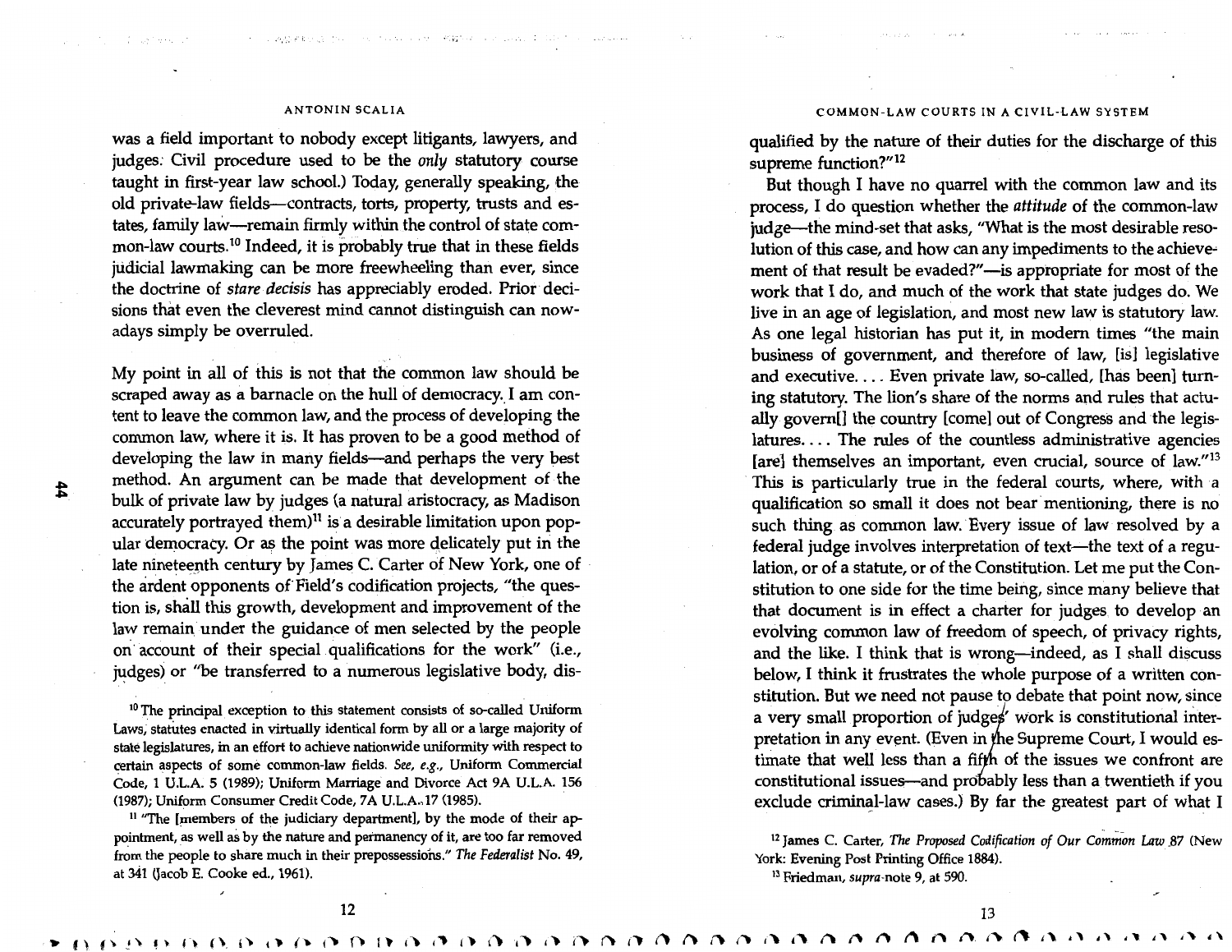and all federal judges do is to interpret the meaning of federal statutes and federal agency regulations. Thus the subject of statutory interpretation deserves study and attention in its own. right, as the principal business of judges and (hence) lawyers. It will not do to treat the enterprise as simply an inconvenient modern add-on to the judge's primary role of common-law lawmaker. Indeed, attacking the enterprise with the Mr. Fix-it mentality of the common-law. judge is a sure recipe for incompetence and usurpation.

# THE SCIENCE OF STATUTORY INTERPRETATION

The state of the science of statutory interpretation in American law is accurately described by a prominent treatise on the legal process as follows:

Do not expect anybody's theory of statutory interpretation, whether it is your own or somebody else's, to be an accurate statement of what courts actually do with statutes. The hard truth of the matter is that American courts have no intelligible, generally accepted, and consistently applied theory of statutory interpretation.<sup>14</sup>

Surely this is a sad commentary: We American judges have no intelligible theory of what we do most.

Even saqder, however, is the fact that the American bar and American legal education, by and large, are unconcerned with the fact that we have no intelligible theory. Whereas legal scholarship has been at pains to rationalize the common law-to devise the *best* rules governing contracts, torts, and so forth-it has been seemingly agnostic as to whether there is even any such thing as good or bad rules of statutory interpretation. There are few law-school courses on the subject, and certainly no required

14 Henry M. Hart, Jr. & Albert M. Sacks, The *Legal Process* 1169 (William N. Eskridge, Jr. & Philip P. Frickey eds., 1994).

#### COMMON-LAW COURTS IN A CIVIL-LAW SYSTEM

ones; the science of interpretation (if it is a science) is left to be picked up piecemeal, through the reading of cases (good and bad) in substantive fields of law that happen to involve statutes, such as securities law, natural resources law, and employment law.

There is to my knowledge only one treatise on statutory interpretation that purports to treat the subject in a systematic and comprehensive fashion-compared with about six or so on the substantive field of contracts alone. That treatise is Sutherland's *Statutes and Statutory Construction,* first published in 1891, and updated by various editors since, now embracing some eight volumes. As its size alone indicates, it is one of those law books that functions primarily not as a teacher or adviser, but as a litigator's research tool and expert witness-to say, and to lead you to cases that say, why the statute should be interpreted the way your client wants. Despite the fact that statutory interpretation has increased enormously in importance, it is one of the few fields where we have a drought rather than a glut of treatises-fewer than we had fifty years ago, and many fewer than a century ago. The last such treatise, other than Sutherland, was Professor Crawford's one-volume work, *The Construction of Statutes,* published more than half a century ago (1940). Compare that with what was available in the last quarter or so of the nineteenth century, which had, in addition to Sutherland's original 1B91 treatise, a *Handbook on the Construction and Interpretation of the Laws* by Henry Campbell Black (author of *Black's Law Dictionary),* published in 1896; *A Commentary* on\_t~ *Interpretation of. Statutes by G. A. Endlich, published in 1888, an Americanized* version of Sir Peter Maxwell's 1875 English treatise on the subject; the 1882 Commentaries on the Written Laws and Their Interpre*tation* by Joel Prentiss Bishop; the 1874 second edition of Sedgwick's *A Treatise on the Rules Which Govern the Interpretation and Construction of Statutory and Constitutional Law;* and the \_1871 Potter's *Dwarris on Statutes,* an Americanized edition by Platt Potter of Sir Fortunatus Dwarris's influential English work.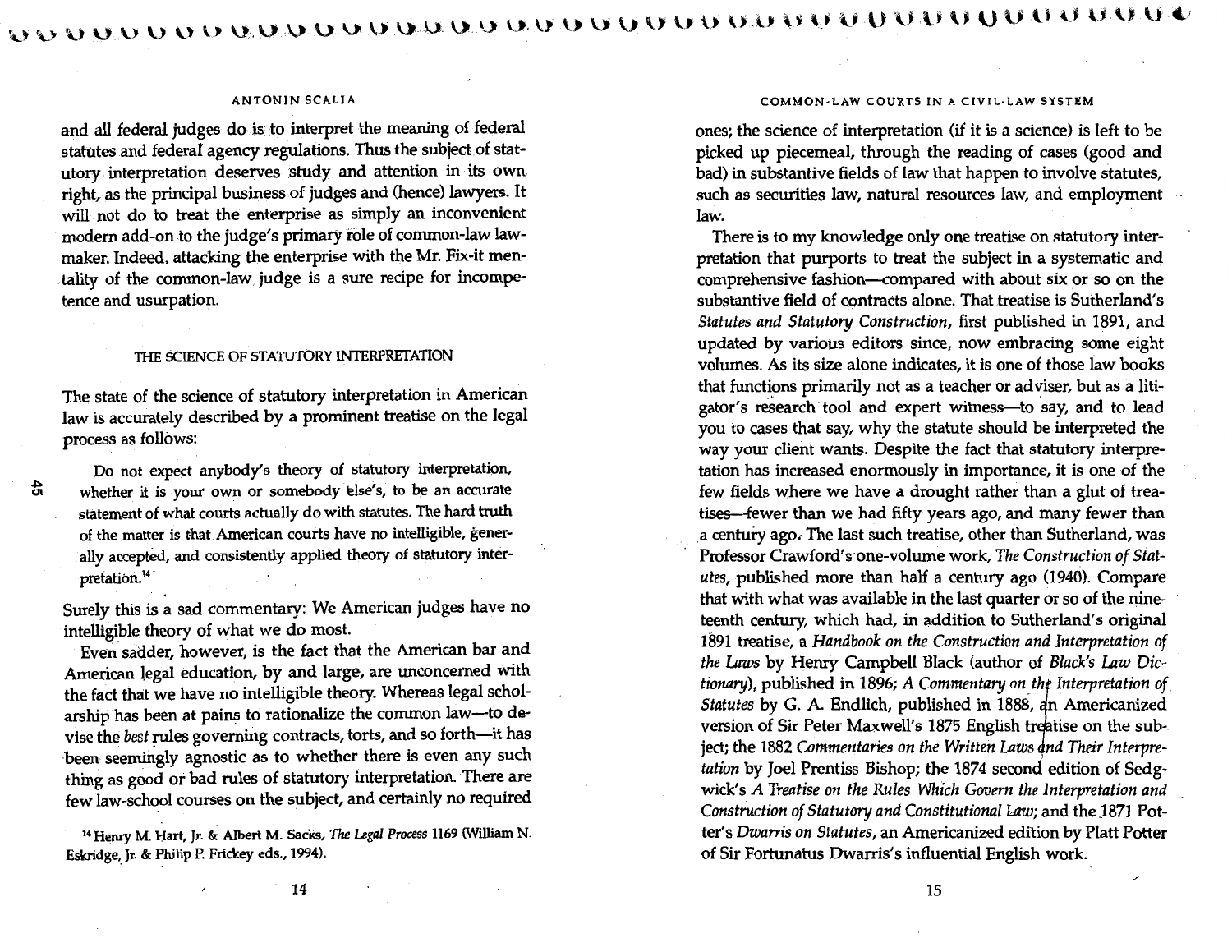$\mathcal{F} \rightarrow \mathcal{F} \rightarrow \mathcal{F}$ 

 $\frac{1}{6}$ 

#### ANTONIN SCALIA

# "INTENT OF THE LEGISLATURE"

Statutory interpretation is such a broad subject that the substance of it cannot be discussed comprehensively here. It is worth examining a few aspects, however, if only to demonstrate the great degree of confusion that prevails. We can begin at the most fundamental possible level. So utterly unformed is the American law of statutory interpretation that not only is its methodology unclear, but even its very *objective* is. Consider the basic question: What are we looking for when we construe a statute?

You will find it frequently said in judicial opinions of my court and others that the judge's objective in interpreting a statute is to give effect to "the intent of the legislature." This principle, in one form or another, goes back at least as far as Blackstone.15 Unfortunately, it does not square with some of the (few) generally accepted concrete rules of statutory construction. One is the rule that when the text of a statute is clear, that is the end of the matter. Why should that be so, if what the legislature *intended, rather than what it said, is the object of our inquiry? In* selecting the words of the statute, the legislature might have misspoken. Why not permit that to be demonstrated from the floor debates? Or indeed, why not accept, as proper material for the court to consider, later explanations by the legislators-a sworn affidavit signed by the majority of each house, for example, as to what they *really* meant?

Another accepted rule of construction is that ambiguities in a newly enacted statute are to be resolved in such fashion as to make the ·statute, not only internally consistent, but also compatible with previously enacted laws. We simply assume, for purposes of our search for "intent," that the enacting legislature was aware of all those other laws. Well of course that is a fiction,

<sup>15</sup> See 1 William Blackstone, *Commentaries on the Laws of England* 59–62, 91 (photo. reprint 1979) (1765).

## COMMON-LAW COURTS IN A CIVIL-LAW SYSTEM

Ask.

and if we were really looking for the subjective intent of the enacting legislature we would more likely find it by paying attention to the text (and legislative history) of the new statute in isolation.

The evidence suggests that, despite frequent statements to the contrary, we do not really look for subjective legislative intent. We look for a sort of "objectified" intent-the intent that a reasonable person would gather from the text of the law, placed alongside the remainder of the *corpus juris.* As Bishop's old treatise nicely put it, elaborating upon the usual formulation: "[T]he primary object of all rules for interpreting statutes is to ascertain the legislative intent; *or, exactly, the meaning which the subject is authorized to understand the legislature intended."16* And the reason we adopt this objectified version is, I think, that it is simply incompatible with democratic government, or indeed, even with fair government, to have the meaning of a law determined by what the lawgiver meant, rather than by what the lawgiver promulgated. That seems to me one step worse than the trick the emperor Nero was said to engage in: posting edicts high up on the pillars, so that they could not easily be read. Government by unexpressed intent is similarly tyrannical. It is the *law* that governs, not the intent of the lawgiver. That seems to me the essence of the famous American ideal set forth in the Massachusetts constitution: A government of laws, not of men. Men may intend what they will; but it is only the laws that they enact which bind us.

In reality, however, if one accepts the principle that the object of judicial interpretation is to determine the intent of the legislature, being bound by genuine but unexpressed legislative intent rather than the law is only the *theoretical* threat. The *practical* threat is that, under the guise or even the self-delusion of pursuing unexpressed legislative intents, common-law judges will in

<sup>16</sup> Joel Prentiss Bishop, *Commentaries on the Written Laws and Their Interpretation* 57-58 (Boston: Little, Brown, & Co. 1882) (emphasis added) (citation omitted).

' '

'

 $A$   $A$   $A$   $B$   $A$   $B$   $A$   $B$   $A$   $A$   $A$   $A$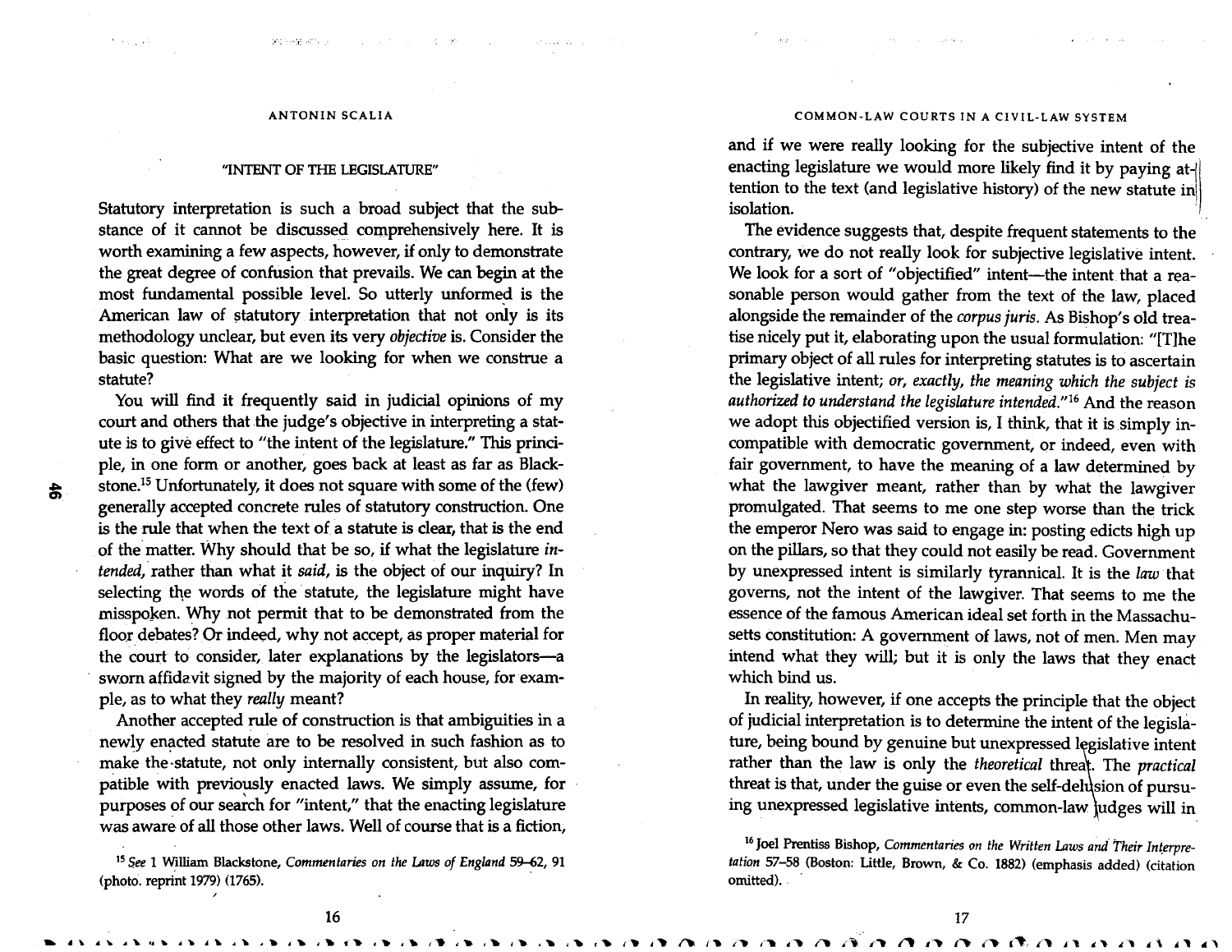fact pursue their own objectives and desires, extending their lawmaking proclivities from the common law to the statutory field. When you are told to decide, not on the basis of what the legislature said, but on the basis of what it *meant*, and are assured that there is no necessary connection between the two, your best shot at figuring out what the legislature meant is to ask yourself what a wise and intelligent person *should* have meant; and that will surely bring you to the conclusion that the law means what you think it *ought* to mean-which is precisely how judges decide things under the common law. As Dean Landis of Harvard Law School (a believer in the search for legislative intent) put it in a 1930 article:

[T]he gravest sins are perpetrated in the name of the intent of the legislature. Judges are rarely willing to admit their role as actual lawgivers, and such admissions as are wrung from their unwilling lips lie in the field of common and not statute law. To condone in these instances the practice of talking in terms of the intent of the legislature, as if the legislature had attributed a particular meaning to certain words, when it is apparent that the intent is that of the judge, is to condone atavistic practices too remi niscent of the medicine man.<sup>17</sup>

### *CHURCH OF THE HOLY TRINITY*

·To give some concrete form to the danger I warn against, let me describe what I consider to be the prototypical case involving .the triumph of supposed "legislative intent" (a handy cover for judicial intent) over the text of the law. It is called *Church of the Holy· Trinity* v. *United States*18 and was decided by the Supreme Court of the United States in 1892. The Church of the Holy Trinity, located in New York City, contracted with an Englishman to

17 James M. Landis, *A Note on "Statutory Interpretation,"* 43 Harv. L. Rev. 886, 891 (1930).

<sup>18</sup> 143 U.S. 457 (1892).

### COMMON-LAW COURTS IN A CIVIL-LAW SYSTEM

come over to be its rector and pastor. The United States claimed that this agreement violated a federal statute that made it unlawful for any person to "in any way assist or encourage the importation or migration of any alien ... into the United States, ... under contract or agreement ... made previous to the importation or migration of such alien ... , to perform labor or service of any kind in the United States .... " The Circuit Court for the Southern District of New York held the church liable for the fine that the statute provided. The Supreme Court reversed. The central portion of its reasoning was as follows:

It must be conceded that the act of the [church] is within the letter of this section, for the relation of rector to his church is one of service, and implies labor on the one side with compensation on the other. Not only are the general words labor and service both used [in the statute], but also, as it were to guard against any narrow interpretation and emphasize a breadth of meaning, to them is added "of any kind;" and, further, ... .the fifth section [of the statute], which makes specific exceptions, among them professional actors, artists, lecturers, singers and domestic servants, strengthens the idea that every other kind of labor and service was intended to be reached by the first section. While there is great force to this reasoning, we cannot think Congress intended to denounce with penalties a transaction like that in the present case. It is a familiar rule, that a thing may be within the letter of the statute and yet not within the statute, because not within its spirit, nor within the intention of its makers.<sup>19</sup>

The Court proceeds to conclude from various extratextual indications, including even a snippet of legislative history (highly unusual in those days), that the statute was intended to apply only to *manual* labor-which renders the exceptions for actors, artists, lecturers, and singers utterly inexplicable. The Court then shifts gears and devotes the last seven pages of its opinion to a lengthy description of how and why we are a religious

<sup>19</sup>*Id.* at 458-59.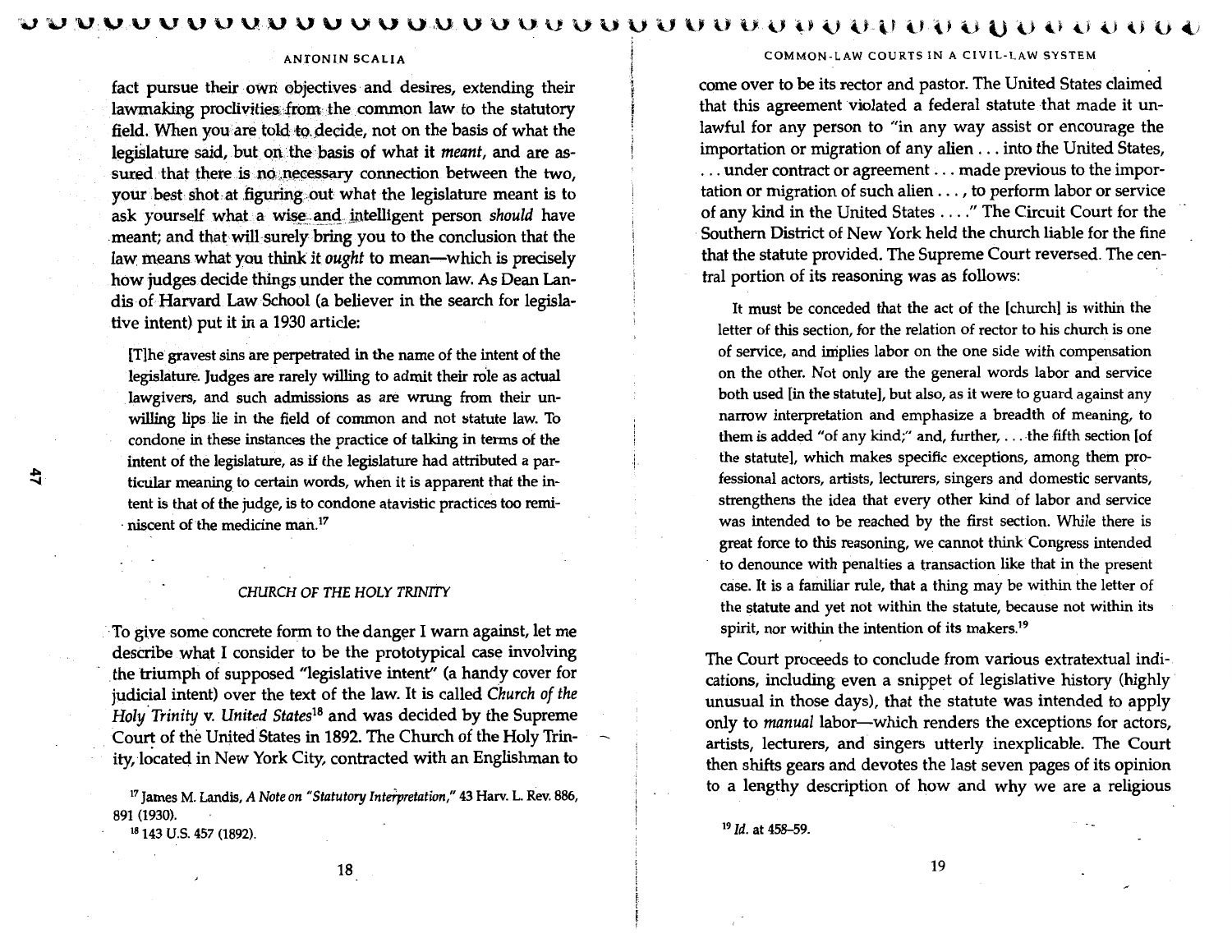# COMMON-LAW COURTS IN A CIVIL-LAW SYSTEM

### ANTONIN SCALIA

Dear of the complete the real approaches the community of these are

nation. That being so, it says, "[t]he construction invoked cannot be accepted as correct."<sup>20</sup> It concludes:

It is a case where there was presented a definite evil, in view of which the legislature used general terms with the purpose of reaching all phases of that evil, and thereafter, unexpectedly, it is developed that the general language thus employed is broad enough to reach cases and acts which the whole history and life of the country affirm could not have been intentionally legislated against. It is the duty of the courts, under those circumstances, to say that, however broad the language of the statute may be, the act, although within the letter, is not within the intention of the legislature, and therefore cannot be within the statute.<sup>21</sup>

Well of course I think that the act was within the letter of the statute, and was therefore within the statute: end of case.<sup>22</sup> Congress can enact foolish statutes as well as wise ones, and it is not for the courts to decide which is which and rewrite the former. I acknowledge an interpretative doctrine of what the old writers call *lapsus ,linguae* (slip of the\_ tongue), and what our modern cases call "scrivener's error," where on the very face of the statute it is clear to the reader that a mistake of expression (rather than of legislative wisdom) has been made. For example, a statute may say "defendant" when only "criminal defendant" (i.e., not "civil defendant") makes sense.<sup>23</sup> The objective import of such a. statute is clear enough, and I think it not contrary to sound principles of interpretation, in such extreme cases; to give

 $^{20}$  *Id.* at 472. <sup>21</sup> *Id.* 

 $\frac{4}{10}$ 

الأفاء فكرود الأداءة

'

 $22$  End of case, that is, insofar as our subject of statutory construction is concerned.~ Professor Tribe's comments suggest, see *post,* at 92, it is possible (though I think far from certain) that in its application to ministers the statute was unconstitutional. But holding a provision unconstitutional is quite different from holding that it says what it does not; constitutional doubt may validly be used to affect the interpretation of an ambiguous statute, *see* United States v. Delaware & Hudson Co., 213 U.S. 366, 407-08 (1909), but not to rewrite a clear one, *see* Moore Ice Cream Co. v. Rose, 289 U.S. 373, 379 (1933).<br><sup>23</sup> *See* Green v. Bock Laundry Mach. Co., 490 U.S. 504 (1989).

the totality of context precedence over a single word.<sup>24</sup> But to say that the legislature obviously misspoke is worlds away from saying that the legislature obviously overlegislated. *Church of the Holy Trinity* is cited to us whenever counsel wants us to ignore the narrow, deadening text of the statute, and pay attention to the life-giving legislative intent. It is nothing but an invitation to judicial lawmaking.

- There are more sophisticated routes to judicial lawmaking than reliance upon unexpressed legislative intent, but they will not often be found in judicial opinions because they are too obvious a usurpation. Calling the court's desires "unexpressed legislative intent'' makes everything seem all right. You will never, I promise, see in a judicial opinion the rationale for judicial lawmaking described in Guido Calabresi' s book, *A Common*  Law *for the Age of Statutes.* It says:

[B]ecause a statute is hard to revise once it is passed, laws are governing us that would not and could not be enacted today, and ... *some* of these laws not only could not be reenacted but also do not fit, are in some sense inconsistent with, our whole legal landscape....

. . . . There is an alternate way of dealing with [this] problem of legal obsolescence: granting to courts the authority to determine whether a statute is obsolete, whether in one way or another it should be consciously reviewed. At times this doctrine would approach granting to courts the authority to treat statutes as if they were no more and no less than part of the common law.<sup>25</sup>

Indeed. Judge Calabresi says that the courts have already, "in a common law way, ... come to the point of exercising [the lawrevising authority he favors] through fictions, subterfuges, and indirection,"26 and he is uncertain whether they should continue

<sup>24</sup>*Id.* at 527 (Scalia,}.; concurring). 25 Guido Calabresi, *A Common* Law *for the Age of Statutes* 2 (1982)-(emphasis in original).

<sup>26</sup>*Id.* at 117.

**20** 20 21

*r-.* **f) n f)** ('\ '' **o t\ (' o o o o o f\** r~ **n o** '' n t"\ **n, n n n n o n '' n n n n n o n n** '" ,-, ,, "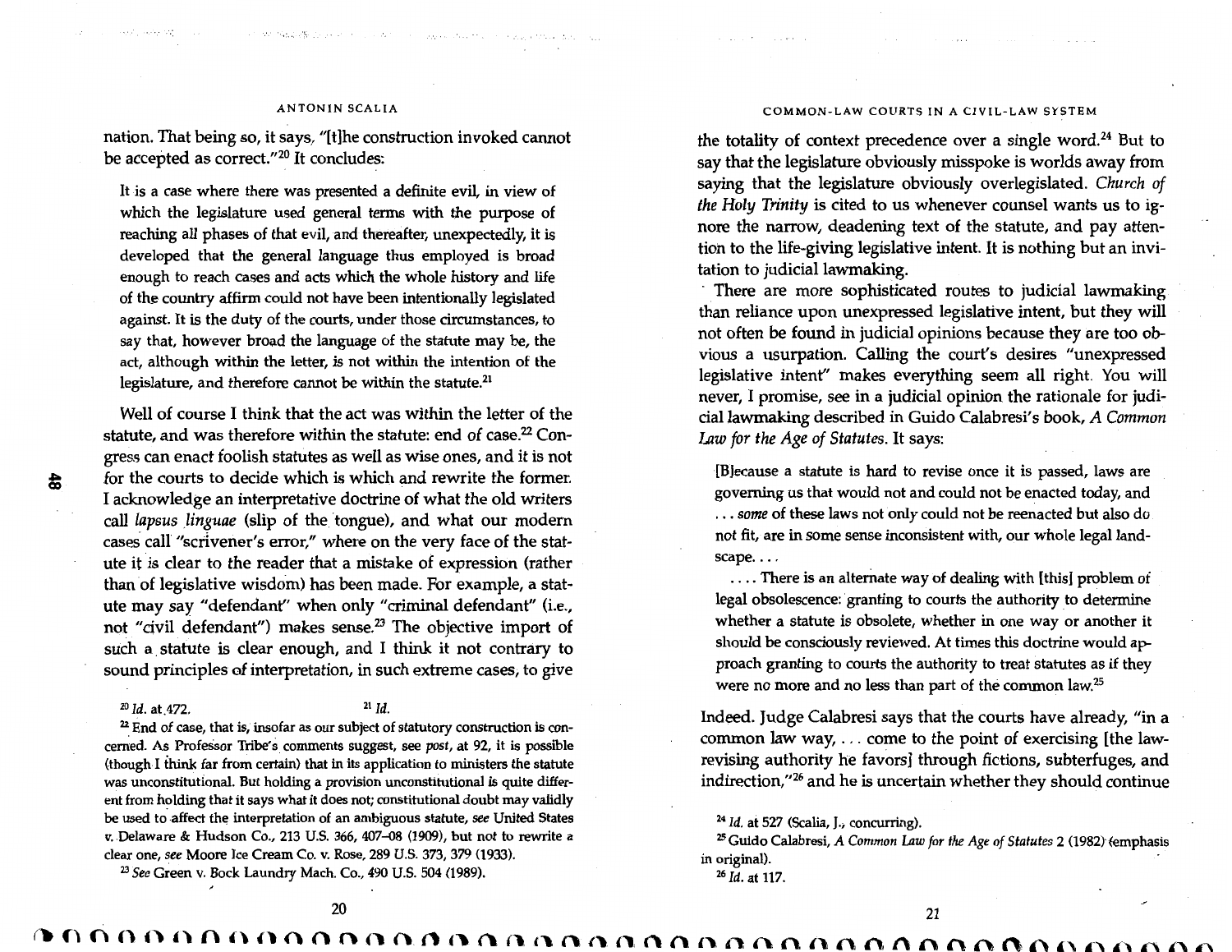down that road or change course to a more forthright acknowledgment of what they are doing.

Another modem and forthright approach to according courts the power to revise statutes is set forth in Professor Eskridge's recent book, *Dynamic Statutory Interpretation.* The essence of it is acceptance of the proposition that it is proper for the judge who applies a statute to consider "'not only what the statute means abstractly, or even on the basis of legislative history, but also what it ought to mean in terms of the needs and goals of our present day society.'"<sup>27</sup> The law means what it ought to mean.

I agree with Judge Calabresi (and Professor Eskridge makes the same point) that many decisions can be cited which, by subterfuge, accomplish precisely what Calabresi and Eskridge and other honest nontextualists propose. As I have said, "legislative intent" divorced from text is one of those subterfuges; and as I have described, *Church of the Holy Trinity* is one of those cases. What I think is needed, however, is not rationalization of this process but abandonment of it. It is simply not compatible with democratic theory that laws mean whatever they ought to mean, and that unelected judges decide what that is.

춥

It may well be that the statutory interpretation adopted by the Court in *Church of the Holy Trinity* produced a desirable result; and it may even be (though I doubt it) that it produced the unexpressed result actually intended by Congress, rather than merely the one desired by the Court. Regardless, the decision was wrong because it failed to follow the text. The text is the law, and it is the text that must be observed. I agree with Justice Holmes's remark, quoted approvingly by Justice Frankfurter in his article on the construction of statutes: "Only a day or two ago-when counsel talked of the intention of a legislature, I was indiscreet enough to say I don't care what their intention was. I

# COMMON-LAW COURTS IN A CIVIL-LAW SYSTEM

only want to know what the words mean."28 And I agree with Holmes's other remark, quoted approvingly by Justice Jackson: 'We do not inquire what the legislature meant; we ask only what the statute means."29

# TEXTUALISM

The philosophy of interpretation I have described above is known as textualism. In some sophisticated circles, it is considered simpleminded-"wooden," "unimaginative," "pedestrian." It is none of that. To be a textualist in good standing, one need not be too dull to perceive the broader social purposes that a statute is designed, or could be designed, to serve; or too hidebound to realize that new times require new laws. One need only hold the belief that judges have no authority to pursue those broader purposes or write those new laws.

Textualism should not be confused with so-called strict constructionism, a degraded form of textualism that brings the whole philosophy into disrepute. I am not a strict constructionist, and no one ought to be-though better that, I suppose, than a nontextualist. A text should not be construed strictly, and it should not be construed leniently; it should be construed reasonably, to contain all that it fairly means. The difference between textualism and strict constructionism can be seen in a case my Court decided four terms ago.<sup>30</sup> The statute at issue provided for an increased jail term if, "during and in relation to ... [a] drug trafficking crime," the defendant "uses ... a firearm." The defendant in this case had sought to purchase a quantity of cocaine; and what he had offered to give in exchange for

28 Felix Frankfurter, *Some Reflections on the Reading of Statutes,* 47 Colum. L. Rev. 527, 538 (1947).

29 Oliver Wendell Holmes, *Collected Legal Papers* 207 (1920), *quoted in*  Schwegmann Bros. v. Calvert Distillers Corp., 341 U.S. 384, 397 (1951) (Jackson, J., concurring).

30 Smith v. United States, 508 U.S. 223 (1993).

<sup>27</sup> William N. Eskridge, Jr., *Dynamic Statutory Interpretation* 50 (1994) (quoting Arthur Phelps, *Factors Influencing Judges in Interpreting Statutes,* 3 Vand. L. Rev. 456, 469 (1950)).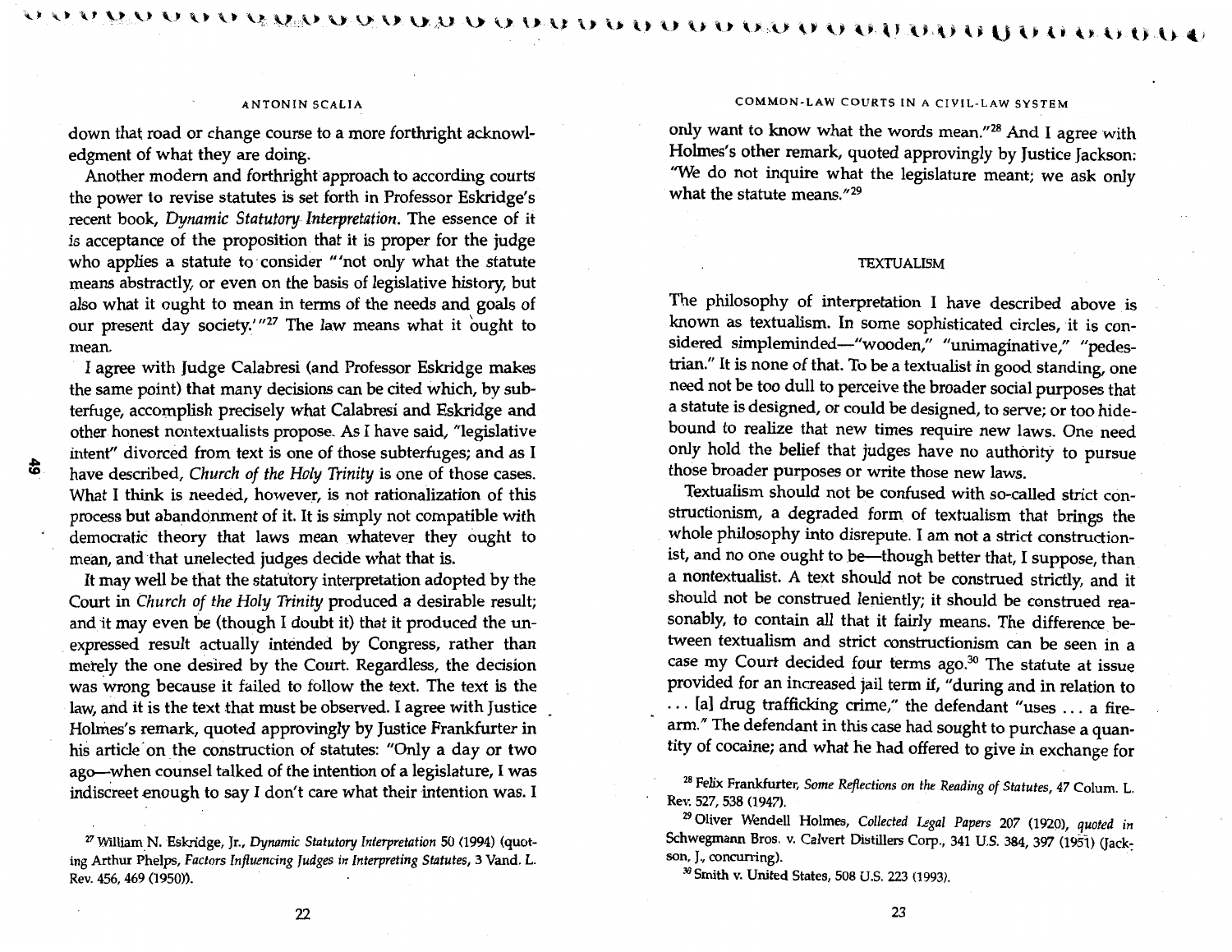#### COMMON-LAW COURTS IN A CIVIL-LAW SYSTEM

#### ANTONIN SCALIA

'.t· ·,· '-

 $\mathcal{F}(\mathcal{F}_n)$ 

the cocaine was an unloaded firearm, which he showed to the drug-seller. The Court held, I regret to say, that the defendant was subject to the increased penalty, because he had "used a firearm during and in relation to a drug trafficking crime." The vote was not even close  $(6-3)$ . I dissented. Now I cannot say whether my colleagues in the majority voted the way they did because they are strict-construction textualists, or because they are not textualists at all. But a proper textualist, which is to say my kind of textualist, would surely have voted to acquit. The phrase "uses a gun" fairly connoted use of a gun for what guns are normally used for, that is, as a weapon. As I put the point in my dissent, when you ask someone, "Do you use a cane?" you are not inquiring whether he has hung his grandfather's antique cane as a decoration in the hallway.

But while the good textualist is not a literalist, neither is he a nihilist. Words do have a limited range of meaning, and no interpretation that goes beyond that range is permissible. My favorite example of a departure from text-and certainly the departure that has enabled judges to do more freewheeling lawmaking than any other-pertains to the Due Process Clause found in the Fifth and Fourteenth Amendments of the United States Constitution, which says that no person shall "be deprived of life, liberty, or property without due process of law." It has been interpreted to prevent the government from taking away certain liberties *beyond* those, such as freedom of speech and of religion, that are specifically named in the Constitution. (The first Supreme Court case to use the Due Process Clause in this fashion was, by the way, Dred Scott<sup>31</sup>-not a desirable parentage.) Well, it may or may not be a good thing to guarantee additional~ liberties, but the Due Process Clause quite obviously does not bear that interpretation. By its inescapable terms, it guarantees only process. Property can be taken by the state; liberty can be taken; even life can be taken; but not without the process that our traditions require-notably, a validly enacted

<sup>31</sup> Dred Scott v. Sandford, 60 U.S. (19 How.) 393, 450 (1857).

law and a fair trial. To say otherwise is to abandon textualism, and to render democratically adopted texts mere springboards for judicial lawmaking.

Of all the criticisms leveled against textualism, the most mindless is that it is "formalistic." The answer to that is, *of course it's formalistic!* The rule of law is *about* form. If, for example, a citizen performs an act—let us say the sale of certain technology to a foreign country-which is prohibited by a widely publicized bill proposed by the administration and passed by both houses of Congress, *but not yet signed by the President,* that sale is lawful. It is of no consequence that everyone knows both houses of Congress and the President wish to prevent that sale. Before the wish becomes a binding law, it must be embodied in a bill that passes both houses and is signed by the President. Is that not formalism? A murderer has been caught with blood on his hands, bending over the body of his victim; a neighbor with a video camera has filmed the crime; and the murderer has confessed in writing and on videotape. We nonetheless insist that before the state can punish this miscreant, it must conduct a fulldress criminal trial that results in a verdict of guilty. Is that not formalism? Long live formalism. It is what makes a government a government of laws and not of men.

# CANONS AND PRESUMPTIONS

Textualism is often associated with rules of interpretation called the canons of construction--which have been widely criticized, indeed even mocked, by modern legal commentators. Many of the canons were originally in Latin, and I suppose that alone is enough to render them contemptible. One, for example, is *expressio unius est exclusio alterius.* Expression of the one is exclusion of the other. What it means is this: If you see a sign that says children under twelve may enter free, you should have no need. to ask whether your thirteen-year-old must pay. The inclusion of the one class is an implicit exclusion of the other. Another

ဠ

contractor and

 $\bullet$  ()  $\bullet$  ()  $\bullet$  ()  $\bullet$  ()  $\bullet$  ()  $\bullet$  ()  $\bullet$  ()  $\bullet$  ()  $\bullet$  ()  $\bullet$  ()  $\bullet$  ()  $\bullet$  ()  $\bullet$  ()  $\bullet$  ()  $\bullet$  ()  $\bullet$  ()  $\bullet$  ()  $\bullet$  ()  $\bullet$  ()  $\bullet$  ()  $\bullet$  ()  $\bullet$  ()  $\bullet$  ()  $\bullet$  ()  $\bullet$  ()  $\bullet$  ()  $\bullet$  ()  $\bullet$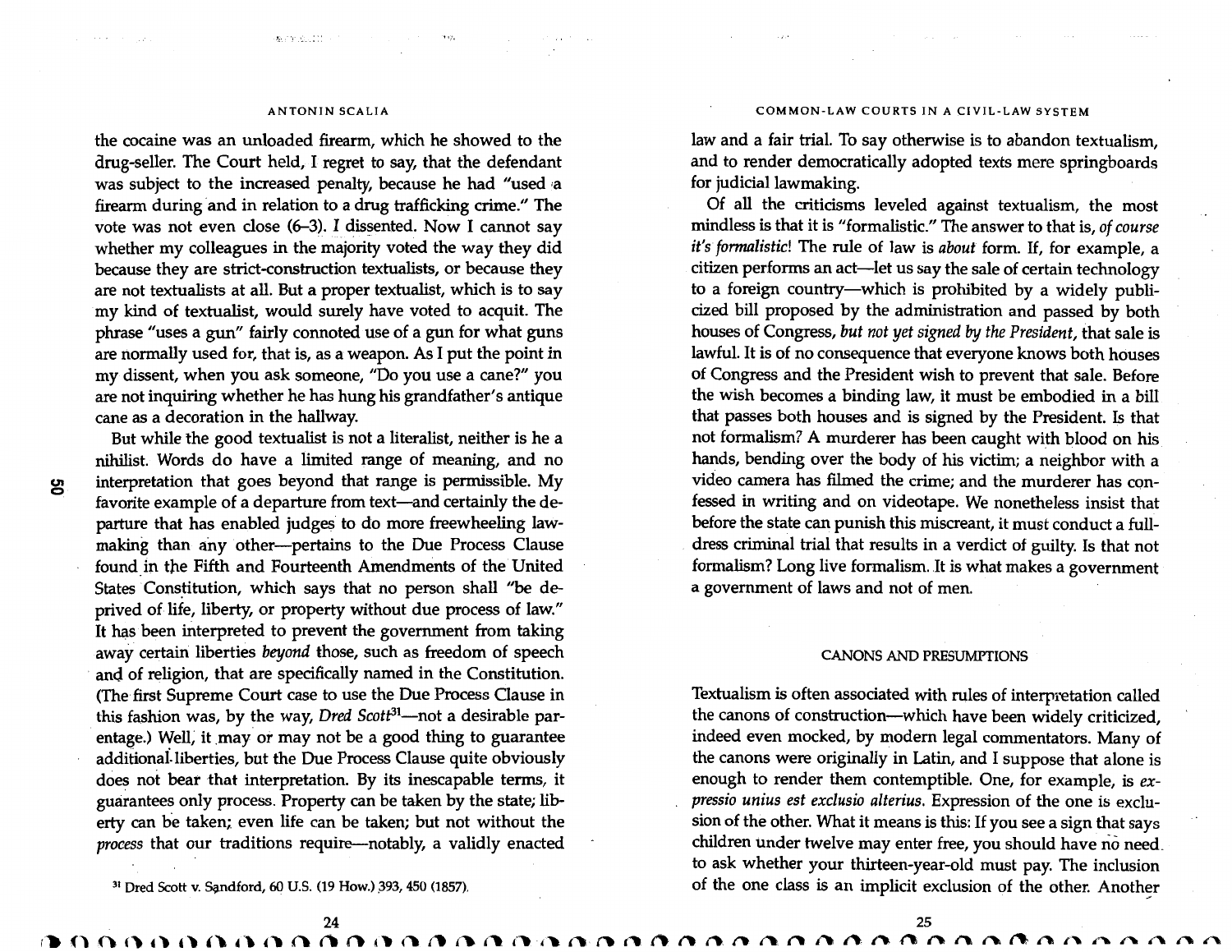'' '-' '' '- <sup>1</sup> · '-' '-' '' '-' '- •. '-}' ··'-' '-' '"" '" '--'·'· .. \..l '-' '- <sup>1</sup>'- <sup>1</sup>*:t.\_J* '\.' 4. r '' 'J 'J 'J '' \c' '(. J • ' a ' a 1 :ill , 'Iii J ,,. • l) Ji 1 a\_ 1 ' ' ' ' ·~ ' , ' ' 4.! *... ) ')* u .. /

frequently used canon is *noscitur a sociis*, which means, literally, "it is known by its companions." It stands for the principle that a word is given meaning by those around it. If you tell me, "I took the boat out on the bay," I understand "bay" to mean one thing; if you tell me, "I put the saddle on the bay," I understand it to mean something else. Another canon-perhaps representing only a more specific application of the last one-is *ejusdem generis,* which means "of the same sort." It stands for the proposition that when a text lists a series of items, a general term included in the list should be understood to be limited to items of the same sort. For instance, if someone speaks of using "tacks, staples, screws, nails, rivets, and other things," the general term "other things" surely refers to other fasteners.

All of this is so commonsensical that, were the canons not couched in Latin, you would find it hard to believe anyone could criticize them. But in fact, the canons have been attacked as a sham. As Karl Llewellyn put it in. a much-cited derisive piece in the 1950 *Vanderbilt Law Review:* "[T]here are two opposing canons on. almost every point. An arranged selection is appended. Every lawyer must be familiar with them all: they are still needed tools of argument."32 Llewellyn appends a list of canons in two columns, the left-hand column headed "Thrust," and the right-hand column "Parry." But if one examines the list, it becomes apparent that there really are not two opposite canons on "almost every point"-unless one enshrines as a canon whatever vapid statement has ever been made by a willful, law-bending judge. For example, the first canon Llewellyn lists under "Thrust," supported by a citation of Sutherland, is "A statute cannot go beyond its text." Hooray for that. He shows as a "Parry," with no citation of either Sutherland or Black (his principal authorities throughout), the following: "To effect its purpose a statute may be implemented beyond its text." That is *not* a generally accepted canon, though I am sure some willful judges have used it-the judges in *Church of the* 

U1 ...

#### COMMON-LAW COURTS IN A CIVIL-LAW SYSTEM

*Holy Trinity,* for example. And even if it were used more than rarely, why not bring to the canons the same discernment that Llewellyn brought to the study of common-law decisions? Throw out the bad ones and retain the good. There are a number of other faux canons in Llewellyn's list, particularly in the "Parry" column. For example, Parry No. 8: "Courts have the power to inquire into real-as distinct from ostensiblepurpose." Never heard of it.

Mostly, however, Llewellyn's "Parries" do not contradict the corresponding canon but rather merely show that it is not absolute. For example, Thrust No. 13: "Words and phrases which have received judicial construction before enactment are to be understood according to that construction." Parry: "Not if the statute clearly requires them to have a different meaning." Well, certainly. Every canon is simply *one indication* of meaning; and if there are more contrary indications (perhaps supported by other canons), it must yield. But that does not render the entire enterprise a fraud--not, at least, unless the judge wishes to make it so.

Another aspect of textual interpretation that merits some discussion is the use of certain presumptions and rules of construction that load the dice for or against a particular result. For example, when courts construe criminal statutes, they apply---or should apply, or say they apply--what is known as the "rule of lenity," which says that any ambiguity in a criminal statute must be resolved in favor of the defendant. $33$  There is a rule which says that ambiguities in treaties and statutes dealing with Indian . rights are to be resolved in favor of the Indians. $34$  And a rule, used to devastating effect in the conservative courts of the 1920s and 1930s, that statutes in derogation of the common law are to be narrowly construed.<sup>35</sup> And another rule, used to equally

<sup>33</sup> See United States v. Bass, 404 U.S. 336, 347-49 (1971).

<sup>34</sup>*See* Montana v. Blackfeet Tribe of Indians, 471 U.S. 759, 766-68 (1985).-

<sup>&</sup>lt;sup>32</sup> Karl N. Llewellyn, *Remarks on the Theory of Appellate Decision and the Rules or Canons about How Statutes Are to Be Construed,* 3 Vand. L. Rev. 395,401 (1950).

<sup>35</sup>*See* Robert C. Reed & Co. v. Krawill Mach. Corp., 359 U.S. 297, 304-05 (1959).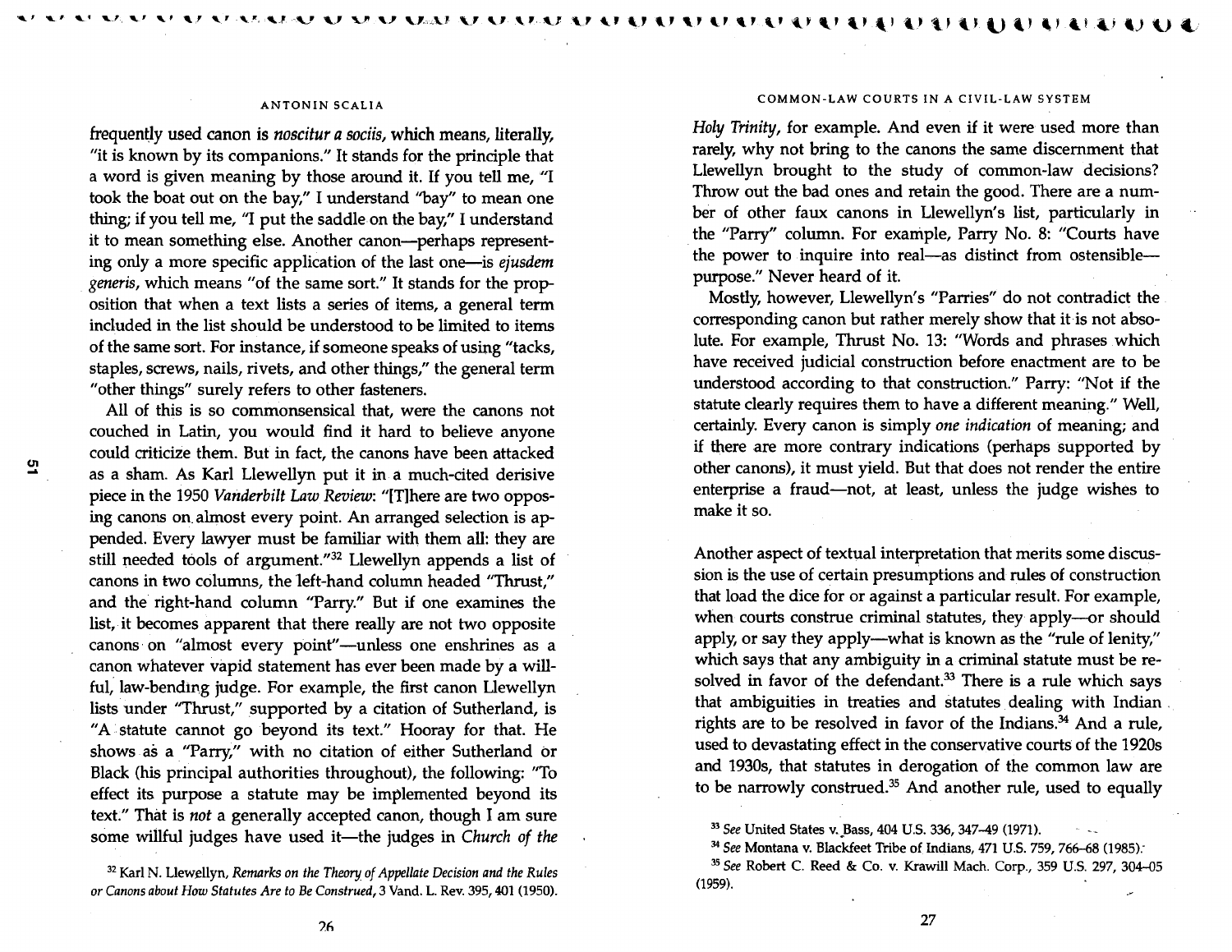a sela con a fem

•.•. '.,• ''1:·

#### ANTONIN SCALIA

devastating effect in the liberal courts of more recent years, that "remedial statutes" are to be liberally construed to achieve their "purposes."36 There is a rule that waivers of sovereign immunity are to be narrowly construed.<sup>37</sup> And a rule that it requires an "unmistakably clear statement" for a federal statute to eliminate state sovereign immunity.38

To the honest textualist, all of these preferential rules and presumptions are a lot of trouble. It is hard enough to provide a uniform, objective answer to the question whether a statute, on balance, more reasonably means one thing than another. But it is virtually impossible to expect uniformity and objectivity when there is added, on one or the other side of the balance; a thumb of indeterminate weight. How "narrow". *is* the narrow construction that certain types of statute are to be accorded; how clear does a broader intent have to be in order to escape it? Every statute. that comes into litigation is to some degree "ambiguous"; how ambiguous does ambiguity have to be before the rule of lenity or the rule in favor of Indians applies? How implausible an implausibility can be justified by the "liberal construction" that is supposed to be accorded remedial statutes? And how clear is an "unmistakably clear" statement? There are no answers to these questions, which is why these artificial rules increase the unpredictability, if not the arbitrariness, of judicial decisions. Perhaps for some of the rules that price is worth it. There are worse things than unpredictability and occasional arbitrariness. Perhaps they are a fair price to pay for preservation of the principle that one should not be held criminally liable for an act that is not clearly proscribed; or the principle that federal interference with state sovereign immunity is an extraordinary intrusion.

But whether these dice-loading rules are bad or good, there

36 See Tcherepnin v. Knight, 389 U.S. 332, 336 (1967). For more on my aversion to this particular rule, see Antonin Scalia, *Assorted Canards of Contemporary Legal Analysis,* 40 Case W. Res. L. Rev. 581, 581-86 (1990).

37 See United States v. Nordic Village, Inc., 503 U.S. 30, 33-34 (1992).

<sup>38</sup> See Dellmuth v. Muth, 491 U.S. 223, 230 (1989).

AN ANG NASANG ANG ANG AN

#### COMMON-LAW COURTS IN A CIVIL-LAW SYSTEM

is also the question of where the courts get the authority to impose them. Can we really just decree that we will interpret the laws that Congress passes to mean less or more than what they fairly say? I doubt it. The rule of lenity is almost as old as the common law itself, $39$  so I suppose that is validated by sheer antiquity. The others I am more doubtful about. The rule that statutes in derogation of the common law will be narrowly construed seems like a sheer judicial power-grab. Some of the rules, perhaps, can be considered merely an exaggerated statement of what normal, no-thumb-on-the-scales interpretation would produce anyway. For example, since congressional elimination of state sovereign immunity is such an extraordinary act, one would normally expect it to be explicitly decreed rather than offhandedly implied-so something like a "clear statement" rule is merely normal interpretation. And the same, perhaps, with waiver of sovereign immunity.

# LEGISLATIVE HISTORY

Let me turn now from canons and presumptions, which have long been used in statutory construction, to an interpretive device whose widespread use is relatively new: legislative history, by which I mean the statements made in the floor debates, committee reports, and even committee testimony, leading up to the enactment of the legislation. My view that the objective indication of the words, rather than the intent of the legislature, is what constitutes the law leads me, of course, to the conclusion that legislative history should not be used as an authoritative

<sup>39</sup> Sir Peter Maxwell writes that the rule dates back to the time when there were over one hundred capital offenses under English law, including "to cut down a cherry-tree in an orchard, or to be seen for a month in the company of gypsies." Sir Peter Benson Maxwell, *On the Interpretation of Statutes* '239 (Lo~ don: William Maxwell & Son 1875). *See also* United States v. Wiltberger, 18 U.S. (5 Wheat.) 76, 95 (1820) ("The rule that penal laws are to be construed strictly, is perhaps not much less old than construction itself.").

ន

 $\alpha$  a a a  $\alpha$  a a  $\alpha$  a  $\alpha^{29}$  a  $\alpha$  a  $\alpha$  a  $\alpha$  a  $\alpha$ 

source of perking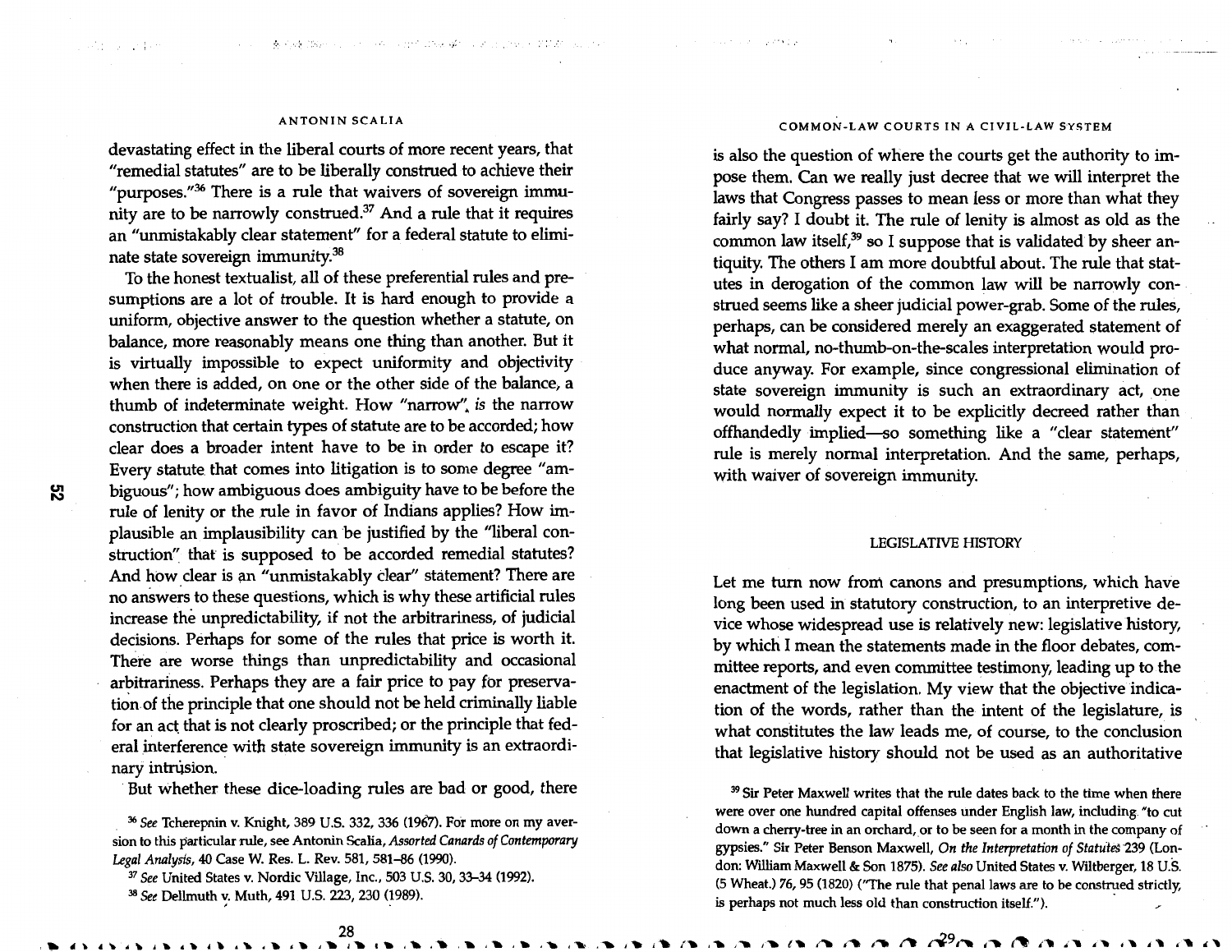indication of a statute's meaning. This was the traditional English, and the traditional American, practice. Chief Justice Taney wrote:

In expounding this law, the judgment of the court cannot, in any degree, be influenced by the construction placed upon it by individual members of Congress in the debate which took place bn its passage, nor by the motives or reasons assigned by them for supporting or opposing amendments that were offered. The law as it passed is the will of the majority of both houses, *and the only mode in which that will is spoken is in the act itself;* and we must gather their intention from the language there used, comparing it, when any ambiguity exists, with the laws upon the same subject, and looking, if necessary, to the public history of the times in which it was passed.<sup>40</sup>

That uncompromising view generally prevailed in this country until the present century. The movement to change it gained momentum in the late 1920s and 1930s, driven, believe it or not, by frustration with common-law judges' use of "legislative intent" and phonied-up canons to impose their own views-in those. days views opposed to progressive social legislation. I quoted earlier an article by Dean Landis inveighing against such judicial usurpation. The solution he proposed was not the banishment of legislative intent as an interpretive criterion, but rather the use of legislative history to place that intent beyond manipulation.<sup>41</sup>

Extensive use of legislative history in this country dates only from . about the 1940s. It was still being criticized by such respected justices as Frankfurter and Jackson as recently as the 1950s. Jackson, for example, wrote in one concurrence:

I should concur in this result more readily if the Court could reach it by analysis of the statute instead of by psychoanalysis of Congress. When we decide from legislative history, including

<sup>41</sup>*See* Landis, *supra* note 17, at 891-92.

#### COMMON-LAW COURTS IN A CIVIL-LAW SYSTEM

statements of witnesses at hearings, what Congress probably had in mind, we must put ourselves in the place of a majority of Congressmen and act according to the impression we think this history should have made on them. Never having been a Congressman, I am handicapped in that weird endeavor. That process seems to me not interpretation of a statute but creation of a statute.<sup>42</sup>

In the past few decades, however, we have developed a legal culture in which lawyers routinely-and I do mean routinelymake no distinction between words in the text of a statute and words in its legislative history. My Court is frequently told, in briefs and in oral argument, that "Congress said thus-and-so" when in fact what is being quoted is not the law promulgated by Congress, nor even any text endorsed by a single house of Congress, but rather the statement of a single committee of a single house, set forth in a committee report. Resort to legislative history has become so common that lawyerly wags have popularized a humorous quip inverting the oft-recited (and oft-ignored) rule as to when its use is appropriate: "One should consult the text of the statute," the joke goes, "only when the legislative history is ambiguous." Alas, that is no longer funny. Reality has overtaken parody. A few terms ago, I read a brief that *began*  the legal argument with a discussion of legislative history and then continued (I am quoting it verbatim): "Unfortunately, the legislative debates are not helpful. Thus, we tum to the other guidepost in this difficult area, statutory language."<sup>43</sup>

As I have said, I object to the use of legislative history on principle, since I reject intent of the legislature as the proper criterion of the law. What is most exasperating about the use of legislative history, however, is that it does not even make sense for

42 United States v. Public Utils. Comin'n of Cal., 345 U.S. 295, 319 (1953). (Jackson, J., concurring). 43 Brief for Petitioner at 21, Jett v. Dallas Indep. Sch. Dist., 491 U.S: 701

(1989), *quoted in* Green v. Bock Laundry Machine Co., 490 U.S. 504, 530 (1989) (Scalia, J., concurring).

<sup>40</sup> Aldridge v. Williams, 44 U.S. (3 How.) 9, 24 (1845) (emphasis added).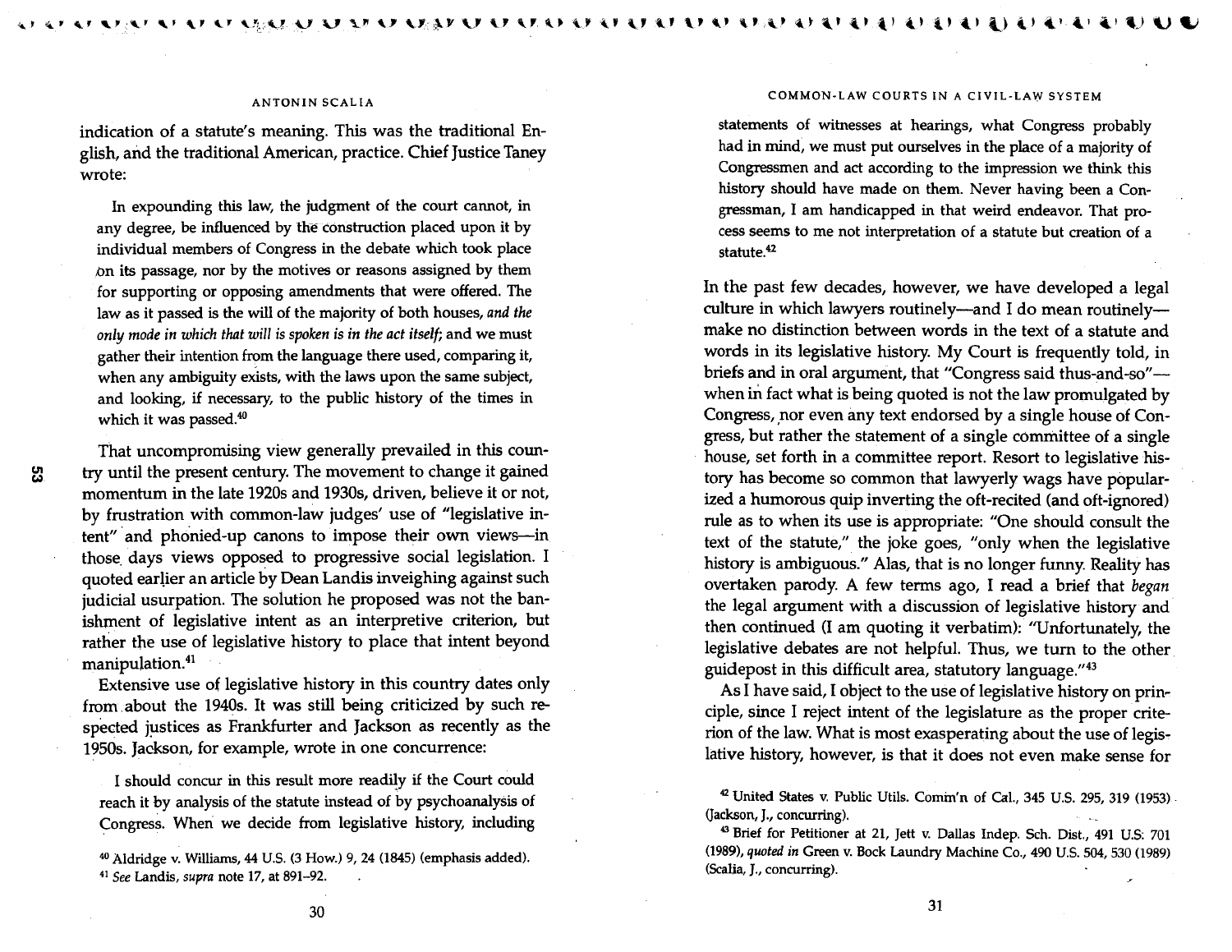:3019143-1520-1-11

The Canada Co

#### ANTONIN SCALIA

The Control of the Committee of the Control of the

those who *accept* legislative intent as the criterion. It is much more likely to produce a false or contrived legislative intent than a genuine one. The first and most obvious reason for this is that, with respect to 99.99 percent of the issues of construction reaching the courts, there *is* no legislative intent, so that any clues provided by the legislative history are bound to be false. Those issues almost invariably involve points of relative detail, compared with the major sweep of the statute in question. That a majority of both houses of Congress (never mind the President, if he signed rather than vetoed the bill) entertained *any*  view with regard to such issues is utterly beyond belief. For a virtual certainty, the majority was blissfully unaware of the *existence* of the issue, much less had any preference as to how it should be resolved.

But assuming, contrary to all reality, that the search for "legislative intent" is a search for something that exists, that some- ~ thing is not likely to be found in the archives of legislative history. In earlier days, when Congress had a smaller staff and enacted less legislation, it might have been possible to believe that a significant number of senators or representatives were present for the floor debate, or read the committee reports, and actually voted on the basis of what they heard or read. Those days, if they ever existed, are long gone. The floor is rarely crowded for a debate, the members generally being occupied with committee business and reporting to the floor only when a quorum call is demanded or a vote is to be taken. And as for committee reports, it is not even certain that the members of the issuing *committees* have found time to read them, as demonstrated by the following Senate floor debate on a tax bill, which I had occasion to quote in an opinion written when I was on the Court of Appeals:

> MR. ARMSTRONG. . . . My question, which may take [the chairman of the Committee on Finance] by surprise, is this: Is it the inten- . tion of the chairman that the Internal Revenue Service and the Tax Court and other courts take guidance as to the inten-

#### COMMON-LAW COURTS IN A CIVIL-LAW SYSTEM

tion of Congress from the committee report which accompanies this bill?

MR. DOLE. I would certainly hope so ....

MR. ARMSTRONG. Mr. President, will the Senator tell me whether or not he wrote the committee report?

MR. DOLE. Did I write the committee report?

MR. ARMSTRONG. Yes.

- MR. DOLE. No; the Senator from Kansas did not write the committee report.
- MR. ARMSTRONG. Did any Senator write the committee report? MR. DOLE. I have to check.
- MR. ARMSTRONG. Does the Senator know of any Senator who wrote the committee report?
- MR. DOLE. I might be able to identify one, but I would have to search. I was here all during the time it was written, I might say, and worked carefully with the staff as they worked....
- MR. ARMSTRONG. Mr. President, has the Senator from Kansas, the chairman of the Finance Committee, read the committee report in its entirety?

MR. DOLE. I am working on it. It is not a bestseller, but I am working on it.

MR. ARMSTRONG. Mr. President, did members of the Finance Committee vote on the committee report?

MR. DOLE. No.

MR. ARMSTRONG. Mr. President, the reason I raise the issue is not perhaps apparent on the surface, and let me just state it: .... The report itself is not considered by the Committee on Finance. It was not subject to amendment by the Committee on Finance. It is not subject to amendment now by the Senate.

... If there were matter within this report which was disagreed to by the Senator from Colorado or even by a majority of all Senators, there would be no way for us to change. the report. I could not offer an amendment tonight to amend the committee report.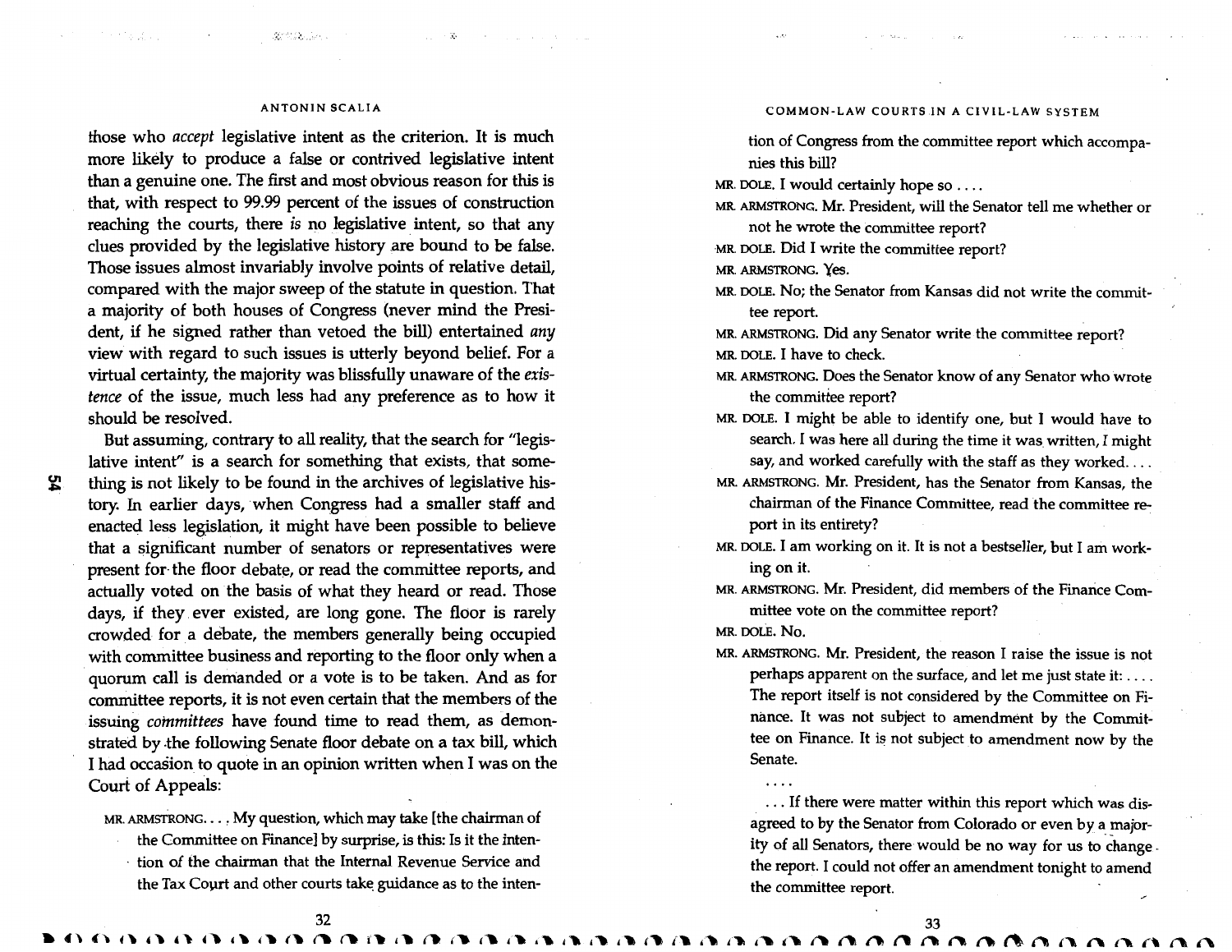... [F]or any jurist, administrator, bureaucrat, tax practitioner, or others who might chance upon the written record of this proceeding, let me just make the point that this is not the law, it was not voted on, it is not subject to amendment, and we should discipline ourselves to the task of expressing congressional intent in the statute.<sup>44</sup>

Ironically, but quite understandably, the more courts have relied upon legislative history, the less worthy of reliance it has become. In earlier days, it was at least genuine and not contrived-a real part of the legislation's *history,* in the sense that it was part of the *development* of the bill, part of the attempt to inform and persuade those who voted. Nowadays, however, when it is universally known and expected that judges will resort to floor debates and (especially) committee reports as authoritative expressions of "legislative intent," affecting the courts rather than informing the Congress has become the primary purpose of the exercise. It is less that the courts refer to legislative history because it exists than that legislative history exists because the courts refer to it. One of the routine tasks of the Washington lawyer-lobbyist is to draft language that sympathetic legislators can recite in a prewritten "floor debate"--- or, even better, insert into a committee report.

U1 ບາ

> There are several common responses to these criticisms. One is "So what, if most members of Congress do not themselves · know what is in the committee report. Most of them do not know the details of the legislation itself, either--but that is valid nonetheless. In fact, they are probably more likely to read and understand the committee report than to read and understand the text." That ignores the central point that genuine knowledge is a precondition for the supposed authoritativeness of a committee report, and not a precondition for the authoritativeness of a statute. The committee report has no claim to our attention

> <sup>44</sup> 128 Cong. Rec. 16918-19, 97th Cong., 2d Sess. Ouly 19, 1982), quoted in Hirschey v. Federal Energy Regulatory Comm'n, 777 F.2d 1, 7 n.1 (D.C. Cir. 1985) (Scalia,]., concurring).

### COMMON-LAW COURTS IN A CIVIL-LAW SYSTEM

વ્યુક્રાહ્ના કા વ્યુવર વસ્ત્રો દા કરતા છે હોય વા વા બોકો વા વાહો થયો. વેચ્ચી વધ્યો વધ્યો વધ્યો વધ્યો વા ન

except on the assumption that it was the *basis* for the house's vote and thus represents the house's "intent," which we (presumably) are searching for. A statute, however, has a claim to our attention simply because Article I, section 7 of the Constitu tion provides that since it has been passed by the prescribed majority *(with or without adequate understanding)*, it is a law.

Another response simply challenges head-on the proposition that legislative history must reflect congressional thinking: Commtttee reports are *not* authoritative because the full house presumably knows and agrees with them, but rather because the full house *wants* them to be authoritative-that is, leaves to its committees the details of its legislation." It may or may not be true that the houses entertain such a desire; the sentiments of Senator Armstrong quoted earlier suggest that it is not. But if it is true, it is unconstitutional. "All legislative Powers herein granted," the Constitution says, "shall be vested in a Congress of the United States, which shall consist of a Senate and House of Representatives."45 The legislative power is the power to make laws, not the power to make legislators. It is nondelegable. Congress can no more authorize one committee to "fill in the details" of a particular law in a binding fashion than it can authorize a committee to enact minor laws. Whatever Congress has not *itself* prescribed is left to be resolved by the executive or (ultimately) the judicial branch. That is the very essence of the separation of powers. The only conceivable basis for considering committee reports authoritative, therefore, is that they are a genuine indication of the will of the entire house-which, as I have been at pains to explain, they assuredly are not.

I think that Dean Landis, and those who joined him in the prescription of legislative history as a cure for what he called "willful judges," would be aghast at the results a half century later. On balance, it has facilitated rather than deterred decisions that are based upon the courts' policy preferences, rather than neutral principles of law. Since there are no rules as to how

45 U.S. Const. art. I, 1.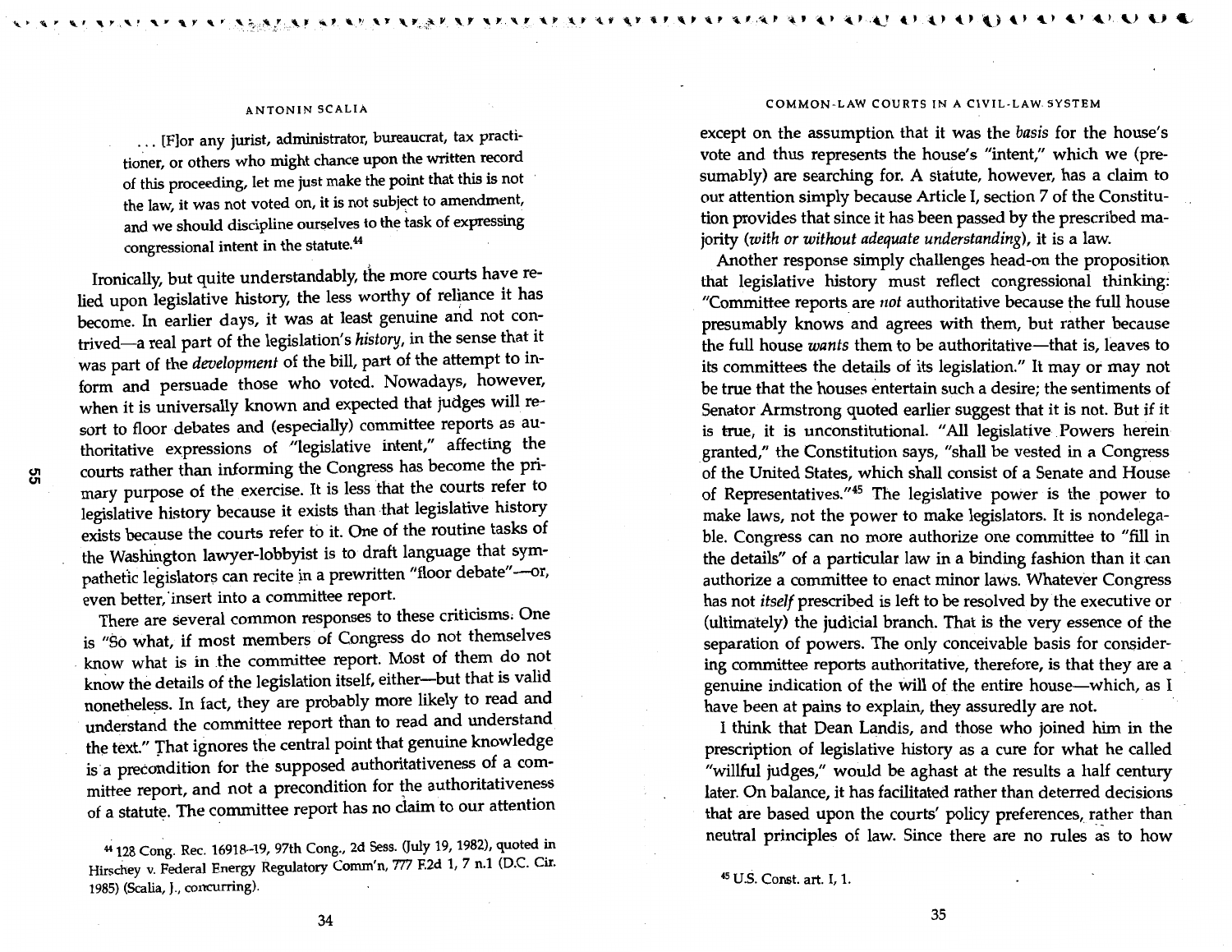数据的 计可变

- 1977年(魏) 2撃発動として、1977年に1978年にサービスにより至して

#### ANTONIN SCALIA

much weight an element of legislative history is entitled to, it can usually be either relied upon or dismissed with equal plausibility., If the willful judge does not like the committee report, he will not follow it; he will call the statute not ambiguous enough, the committee report too ambiguous, or the legislative history (this is a favorite phrase) "as a whole, inconclusive." It is ordinarily very hard to demonstrate that this is false so convincingly as to produce embarrassment. To be sure, there are ambiguities involved, and hence opportunities for judicial willfulness, in other techniques of interpretation as well-the canons of construction, for example, which Dean Landis so thoroughly detested. But the manipulability of legislative history has not *re-* . *placed* the manipulabilities of these other techniques; it is has *augmented* them. There are still the canons of construction to play with, *and in addition* legislative history. Legislative history provides, moreover, a uniquely broad playing field. In any major piece of legislation, the legislative history is extensive, and there is something for everybody. As Judge Harold Leventhal used to say, the trick is to look over the heads of the crowd and pick ouf your friends. The variety and specificity of result that legislative history can achieve is unparalleled.

I think it is time to call an end to a brief and failed experiment, if not for reasons of principle then for reasons of practicality. I have not used legislative history to decide a case for, I believe, the past nine terms. Frankly, that has made very little difference (since legislative history is ordinarily so inconclusive). In the only case I recall in which, had I followed legislative history, I *would* have come out the other way, the rest of my colleagues (who *did* use legislative history) did not come out the other way either.<sup>46</sup> The most immediate and tangible change the abandonment of legislative history would effect is this: Judges, lawyers, and clients will be saved an enormous amount of time and expense. When I was head of the Office of Legal Counsel in the

<sup>46</sup>*See* Wisconsin Public Intervenor v. Mortier, 501 U.S. 597 (1991); *id.,* at 616 (Scalia, J., concurring),

# COMMON-LAW COURTS IN A CIVIL-LAW SYSTEM

·,•.1•,·.

Justice Department, I estimated that 60 percent of the time of the lawyers on my staff was expended finding, and poring over, the incunabula of legislative history. What a waste. We did not use to do it, and we should do it no more.

# INTERPRETING CONSTITUTIONAL, TEXTS

Without pretending to have exhausted the vast topic of textual interpretation, I wish to address a final subject: the distinctive problem of constitutional interpretation. The problem is distinctive, not because special principles of interpretation apply, but because the usual principles are being applied to an unusual text. Chief Justice Marshall put the point as well as it can be put in *McCulloch* v. *Maryland:* 

A constitution, to contain an accurate detail of all the subdivisions of which its great powers will admit, and of all the means by whieh they may be carried into execution, would partake of the prolixity of a legal code, and could scarcely be embraced by the human mind. It would probably never be understood by the public. Its nature, therefore, requires, that only its great outlines should be marked, its important objects designated, and the minor ingredients which compose those objects be deduced from the nature of the objects themselves.<sup>47</sup>

In textual interpretation, context is everything, and the context of the Constitution tells us not to expect nit-picking detail, and to give words and phrases an expansive rather than narrow interpretation-though not an interpretation that the language will not bear.

Take, for example, the provision of the First Amendment that forbids abridgment of "the freedom of speech, or of the press." That phrase does not list the full range of communicative

47 McCulloch v. Maryland, 17 U.S. (4 Wheat.) 316, 407 {1819).

 $\mathcal{L}(\mathcal{M}) = \mathcal{L}(\mathcal{M}) = \mathcal{L}(\mathcal{M}) = \mathcal{L}(\mathcal{M}) = \mathcal{L}(\mathcal{M}) = \mathcal{L}(\mathcal{M}) = \mathcal{L}(\mathcal{M}) = \mathcal{L}(\mathcal{M}) = \mathcal{L}(\mathcal{M}) = \mathcal{L}(\mathcal{M}) = \mathcal{L}(\mathcal{M}) = \mathcal{L}(\mathcal{M}) = \mathcal{L}(\mathcal{M}) = \mathcal{L}(\mathcal{M}) = \mathcal{L}(\mathcal{M}) = \mathcal{L}(\mathcal{M}) = \mathcal{L}(\mathcal{M})$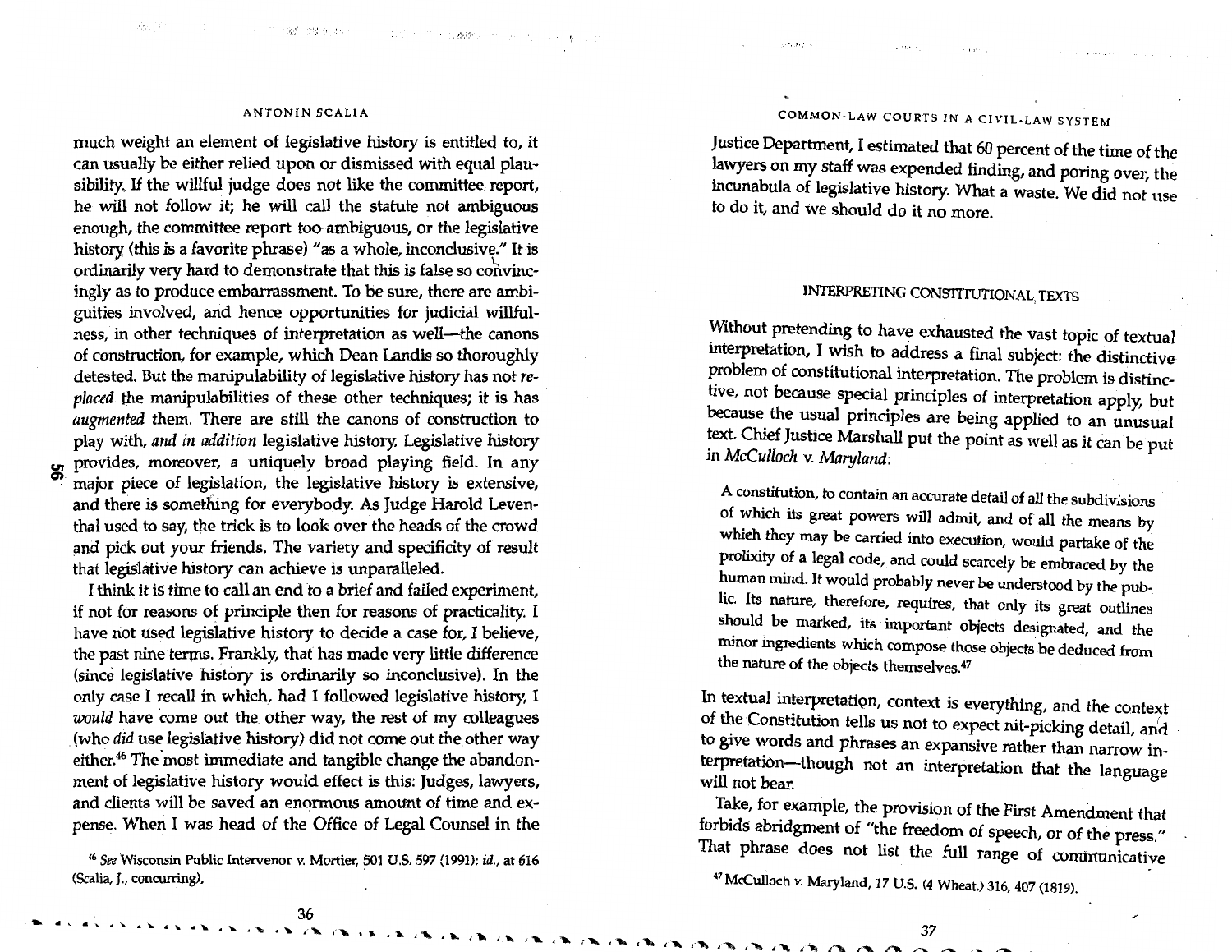expression. Handwritten letters, for example, are neither speech nor press; Yet surely there is no doubt they cannot be censored. In this constitutional context, speech and press, the two most common forms of communication, stand as a sort of synecdoche for the whole. That is not strict construction, but it is reasonable

construction.<br>It is curious that most of those who insist that the drafter's intent gives meaning to a statute reject the drafter's intent as the criterion for interpretation of the Constitution. I reject it for both. I will consult the writings of some men who happened to be delegates to the Constitutional Convention-Hamilton's and Madison's writings in *The Federalist,* for example. I do so, however, not because they were Framers and therefore their intent is authoritative and must be the law; but rather because their writings, like those of other intelligent and informed people of the time, display how the text of the Constitution was originally understood. Thus I give equal weight to Jay's pieces in The Fed*eralist* and to Jefferson's writings, even though neither of them was a Framer. What I look for in the Constitution is precisely what I look for in a statute: the original meaning of the text, not what the original draftsmen intended.

But the Great Divide with regard. to constitutional interpretation is not that between Framers' intent and objective meaning, but rather that between *original* meaning (whether derived from Framers' intent or not) and *current* meaning. The ascendant · school of constitutional interpretation affirms the existence of what is called The Living Constitution, a body of law that (unlike normal statutes) grows and changes from age to age, in order. to meet the needs of a changing society. And it is the judges who determine those needs and "find" that changing law. Seems familiar, doesn't it? Yes, it is the common law returned, but infinitely more powerful than what the old common law ever pretended to be, for now it trumps even the statutes of democratic legislatures. Recall the words I quoted earlier from the Fourth-of-July speech of the avid codifier Robert Rantoul:

#### COMMON-LAW COURTS IN A CIVIL-LAW SYSTEM

"The judge makes law, by extorting from precedents something which they do not contain. He extends his precedents, which were themselves the extension of others, till, by this accommodating principle, a whole system of law is built up without the authority or interference of the legislator."48 Substitute the word "people" for "legislator," and it is a perfect description of what modern American courts have done with the Constitution.

If you go into a constitutional law class, or study a constitutional law casebook, or read a brief filed in a constitutional law case, you will rarely find the discussion addressed to the text of the constitutional provision that is at issue, or to the question of what was the originally understood or even the originally intended meaning of that text. The starting point of the analysis will be Supreme Court cases, and the new issue will presumptively be decided according to the logic that those cases expressed; with no regard for how far that logic, thus extended, has distanced us from the original text and understanding. Worse still, however, it is known and understood that if that logic fails to produce what in the view of the current Supreme Court is the *desirable* result for the case at hand, then, like good common-law judges, the Court will distinguish its precedents, or narrow them, or if all else fails overrule them, in order that the Constitution might mean what it *ought* to mean. Should there be-to take one of the less controversial examples-a constitutional right to die? If so, there is.<sup>49</sup> Should there be a constitutional right to reclaim a biological child put out for adoption by the other parent? Again, if so, there is.<sup>50</sup> If it is good, it is so. Never mind the text that we are supposedly construing; we will smuggle these new rights in, if all else fails, under the Due Process Clause (which, as I have described, is textually incapable of containing them). Moreover, what the Constitution meant

48 Rantoul, *supra* note 7, at 318. 49 *See* Cruzan v. Director, Mo. Dep't of Health, 497 U.S. 261, 279'(1990).

<sup>50</sup>*See In re* Kirchner, 649 N.E.2d 324, 333 (Ill.), *cert. denied,* 115 S. Ct. 2599 (1995).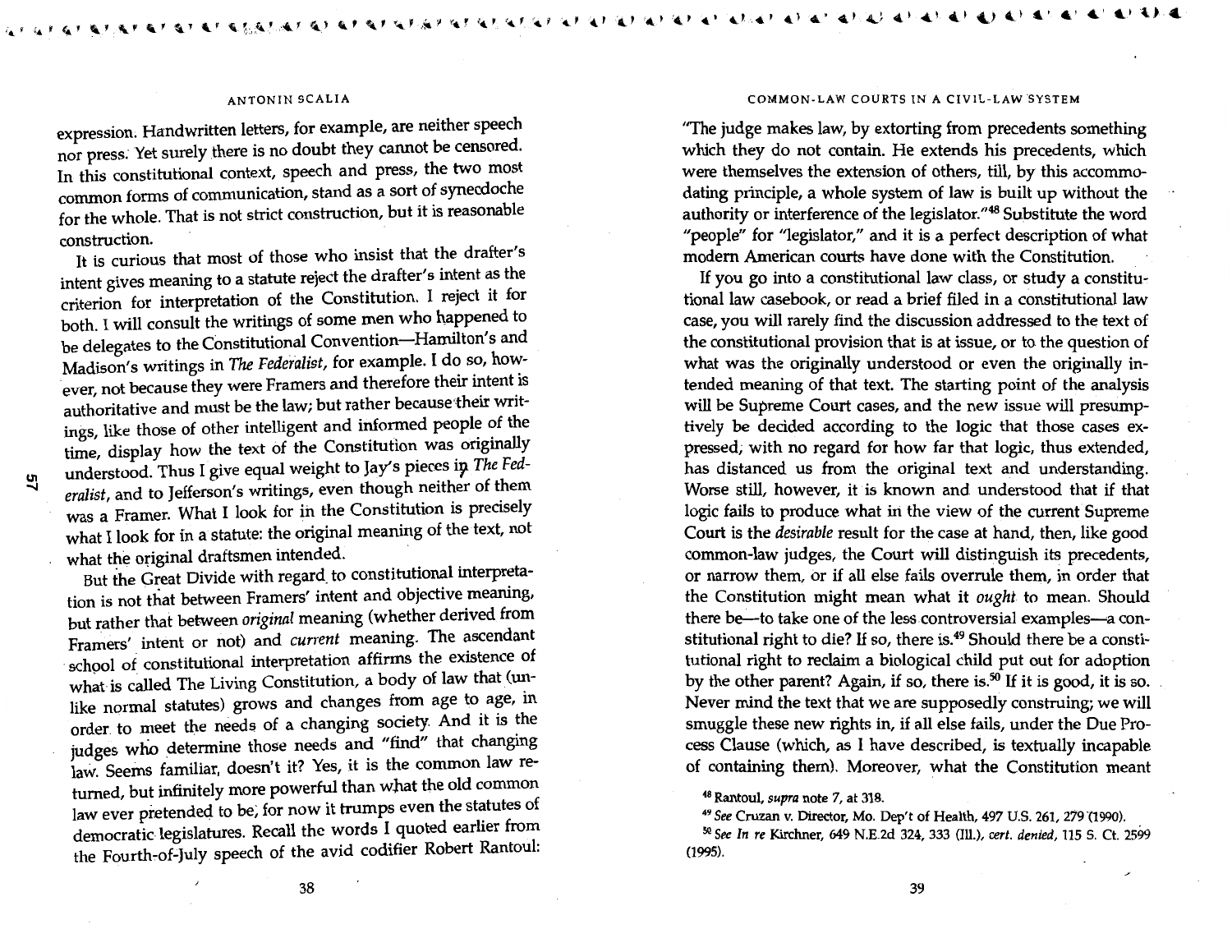**SUDMAN** 

ပ္ထ

.·::.: ,''.1

yesterday it does not necessarily mean today. As our opinions say in the context of our Eighth Amendment jurisprudence (the Cruel and Unusual Punishments Clause), its meaning changes to reflect "the evolving standards of decency that mark the progress of a maturing society."51

This is preeminently a common-law way of making law, and not the way of construing a democratically adopted text. I mentioned earlier a famous English treatise on statutory construction called *Dwarris on Statutes.* The fourth of Dwarris's Maxims was as follows: "An act of Parliament cannot alter by reason of time; but the common law may, since *cessante ratione cessat lex."52*  This remains (however much it may sometimes be evaded) the formally enunciated rule for statutory construction: statutes do not change. Proposals for "dynanuc statutory construction," such as those of Judge Calabresi and Professor Eskridge, are concededly avant-garde. The Constitution, however, even though a democratically adopted text, we formally treat like the common law. What, it is fair to ask, is the justification for doing so?

One would suppose that the rule that a text does not change would apply a fortiori to a constitution. If courts felt too much bound by the democratic process to tinker with statutes, when their tinkering could be adjusted by the legislature, how much more should they feel bound not to tinker with a constitution, when their tinkering is virtually irreparable. It certainly cannot be said that a constitution naturally suggests changeability; to the contrary, its whole purpose is to prevent change-to embed certain rights in such a manner that future generations cannot readily take them away. A society that adopts a bill of rights is skeptical that "evolving standards of decency" always "mark progress," and that societies always "mature," as opposed to

<sup>51</sup> Rhodes v. Chapman, 452 U.S. 337, 346 (1981), quoting from Trop v. Dulles,356 U.S.86, 101 (i958) (plurality opinion). 52 Fortunatus Dwarris, *A General Treatise on Statutes, with American Notes and* 

*Additions* by *Platt Potter* 122 (Albany, N.Y. 1871).

# COMMON-LAW COURTS IN A CIVIL-LAW SYSTEM

Contractor

rot. Neither the text of such a document nor the intent of its framers (whichever you choose) can possibly lead to the conclusion that its only effect is to take the power of changing rights away from the legislature and give it to the courts.

# FLEXIBILITY AND LIBERALITY OF

# THE LIVING CONSTITUTION

The argument most frequently made in favor of The Living Constitution is a pragmatic one: Such an evolutionary appoach is necessary in order to provide the "flexibility" that a changing society requires; the Constitution would have snapped if it had not been permitted to bend and grow. This might be a persuasive argument if most of the "growing" that the proponents of this approach have brought upon us in the past, and are determined to bring upon us in the future, were the *elimination* of restrictions upon democratic government. But just the opposite is true. Historically, and particularly in the past thirty-five years, the "evolving" Constitution has imposed a vast array of new constraints-new inflexibilities-upon administrative, judicial, and legislative action. To mention only a few things that formerly could be done or not done, as the society desired, but now cannot be done:

• admitting in a state criminal trial evidence of guilt that was obtained by an unlawful search;<sup>53</sup>

• permitting invocation of God at public-school graduations;<sup>54</sup>

• electing one of the two houses of a state legislature the way the United States Senate is elected, i.e., on a basis that does not give all voters numerically equal representation;<sup>55</sup>

• terminating welfare payments as soon as evidence of fraud is

- <sup>53</sup>*See* Mapp v. Ohio, 367 U.S. 643 (1961). 54 *See* Lee v. Weisman, 505 U.S. 577 (1992).
- 
- <sup>55</sup>*See* Reynolds v. Sims, 377 U.S. 533 (1964).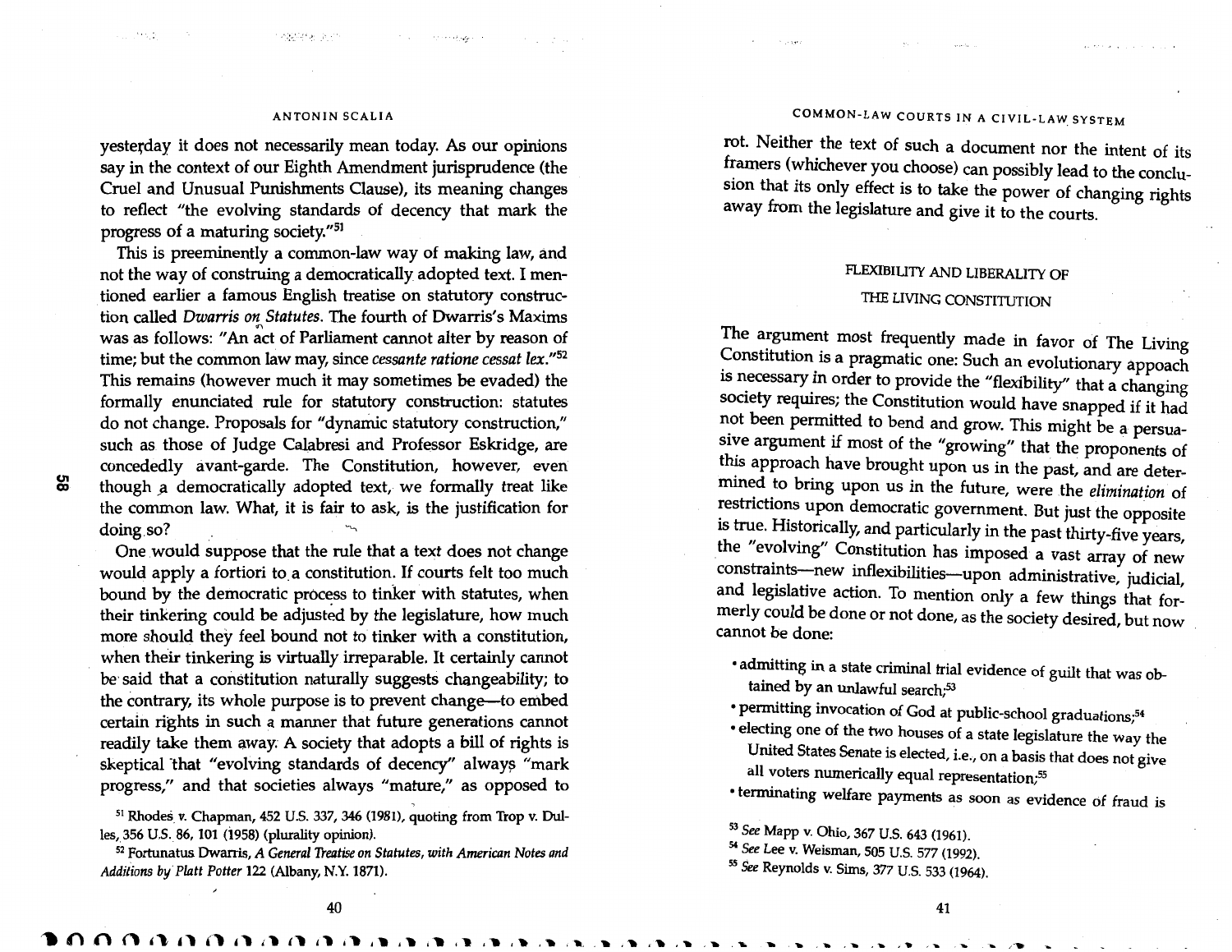received, subject to restoration after hearing if the evidence is satisfactorily refuted;<sup>56</sup>

- imposing property requirements as a condition of voting;<sup>57</sup>
- prohibiting anonymous campaign literature;<sup>58</sup>
- prohibiting pornography.<sup>59</sup>

ය

And the future agenda of constitutional evolutionists is mostly more of the same-the creation of *new* restrictions upon democratic government, rather than the elimination of old ones. *Less*  flexibility in government, not *more.* As things now stand, the state and federal governments may either apply capital punishment or abolish it, permit suicide or forbid it—all as the changing times and the changing sentiments of society may demand. But when capital punishment is held to violate the Eighth Amendment, and suicide is held to be protected by the Fourteenth Amendment, all flexibility with regard to those matters will be gone. No, the reality of the matter is that, generally speaking, devotees of The Living Constitution do not seek to facilitate social change but to prevent it.

There are, I must admit, a few exceptions to that-a few instances in which, historically, greater flexibility has been the result of the process. But those exceptions serve only to refute another argument of the proponents of an evolving Constitution, that evolution will always be in the direction of greater personal liberty. (They consider that a great advantage, for reasons that I do not entirely understand. All government represents a balance between individual freedom and social order, and it is not true that every alteration of that balance in the direction of greater individual freedom is necessarily good.) But in any case,

- <sup>56</sup>*See* Goldberg v. Kelly, 397 U.S. 254 (1970).
- <sup>57</sup>*See* Kramer v. Union Free Sch. Dist., 395 U.S. 621 (1969).
- <sup>58</sup> See McIntyre v. Ohio Elections Comm'n, 115 S. Gt. 1511 (1995).

<sup>59</sup> Under current doctrine, pornography may be banned only if it is "obscene," *see* Miller v. California, 413 U.S. 15 (1973), a judicially crafted term of art that does not embrace material that excites "normal, healthy sexual desires," Brockett v. Spokane Arcades, Inc., 472 U.S. 491, 498 (1985). '

# COMMON-LAW COURTS IN A CIVIL-LAW SYSTEM

the record of history refutes the proposition that the evolving Constitution will invariably enlarge individual rights. The most obvious refutation is the modern Court's limitation of the constitutional protections afforded to property. The provision prohibiting impairment of the obligation of contracts, for example, has been gutted.<sup>60</sup> I am sure that We the People agree with that development; we value property rights less than the Founders did. 5o also, we value the right to bear arms less than did the Founders (who thought the right of self-defense to be absolutely fundamental), and there will be few tears shed if and when the Second Amendment is held to guarantee nothing more than the state National Guard. But this just shows that the Founders were right when they feared that some (in their view misguided) future generation might wish to abandon liberties that they considered essential, and so sought to protect those liberties in a Bill of Rights. We may like the abridgment of property nghts and *like* the elimination of the right to bear arms; but let us not pretend that these are not *reductions* of *rights.* 

Or if property rights are too cold to arouse enthusiasm, and the right to bear arms too dangerous, let me give another example: Several terms ago a case came before the Supreme Court involving a prosecution for sexual abuse of a young child. The trial court found that the child would be too frightened to testify m the presence of the (presumed) abuser, and so, pursuant to state law, she was permitted to testify with only the prosecutor and defense counsel present, with the defendant, the judge, and the jury watching over closed-circuit television. A reasonable enough procedure, and it was held to be constitutional by my Court.<sup>61</sup> I dissented, because the Sixth Amendment provides that "[i]n *all* criminal prosecutions the accused shall enjoy the nght .... to be confronted with the witnesses against him" (emphasis added). There is no doubt what confrontation meant-or indeed means today. It means face-to-face, not watching from

<sup>&</sup>lt;sup>60</sup> See Home Building & Loan Ass'n v. Blaisdell, 290 U.S. 398 (1934).<br><sup>61</sup> See Maryland v. Craig, 497 U.S. 836 (1990).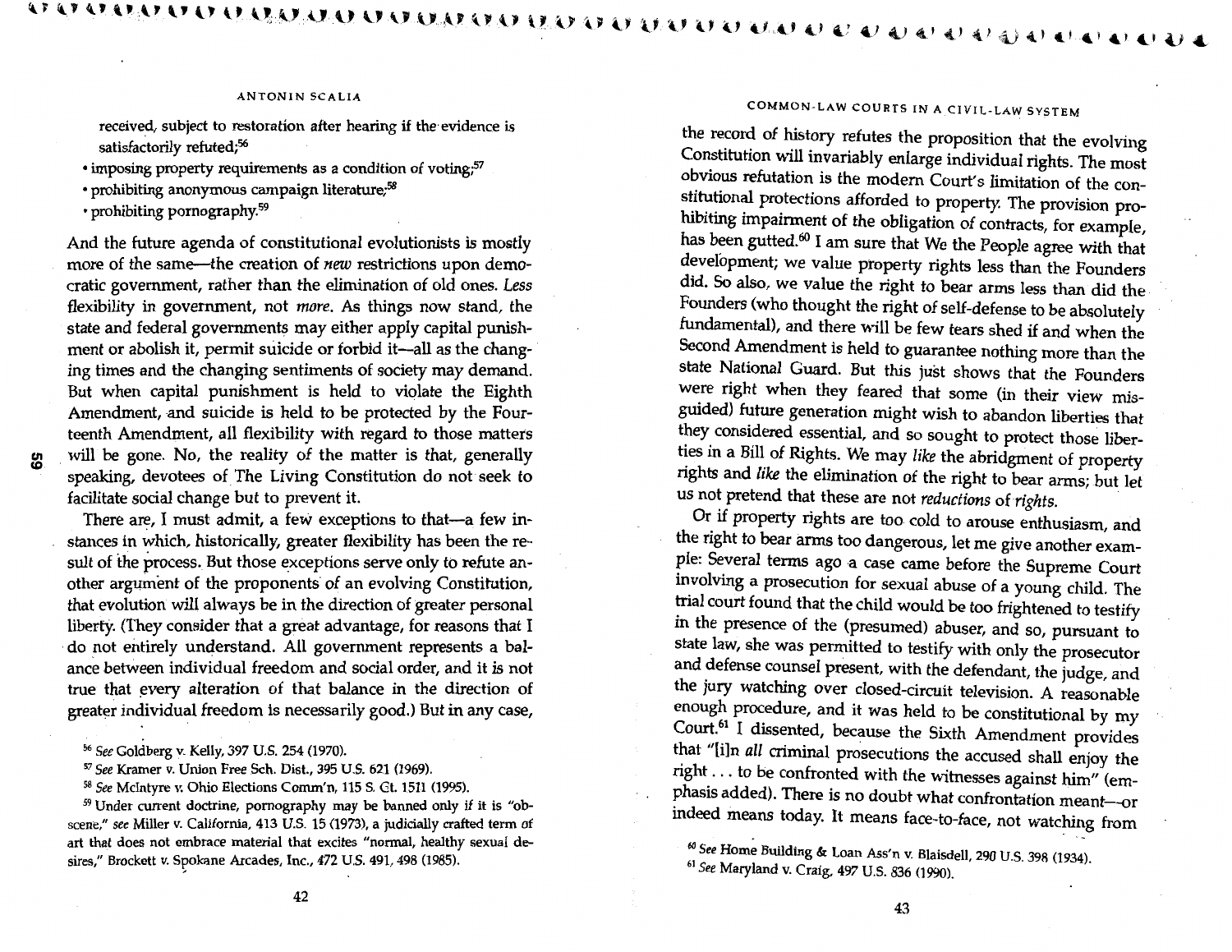문화학

#### ANTONIN SCALIA

another room. And there is no doubt what one of the major purposes of that provision was: to induce *precisely* that pressure upon the witness which the little girl found it difficult to endure. It is difficult to accuse someone to his face, particularly when you are lying. Now no extrinsic factors have changed since that provision was adopted in 1791. Sexual abuse existed then, as it does now; little children were more easily upset than adults, then as now; a means of placing the defendant out of sight of the witness existed then as now (a screen could easily have been erected that would enable the defendant to see the witness, but not the witness the defendant). But the Sixth Amendment nonetheless gave *all* criminal defendants the right to *confront* the witnesses against them, because that was thought to be an important protection. The only significant things that *have* changed, I think, are the society's sensitivity to so-called psychic trauma (which is what we are told the child witness in such a situation g suffers) and the society's assessment of. where the proper balance ought to be struck between the two extremes of a procedure that assures convicting 100 percent of all child abusers, and a procedure that assures acquitting 100 percent of those falsely accused of-child abuse. I have no doubt that the society is, as a whole, happy and pleased with what my Court decided. But we should not pretend that the decision did not *eliminate* a liberty that previously existed.

# LACK OF A GUIDING PRINCIPLE FOR EVOLUTION

My pointing out that the American people may be satisfied with a reduction of their liberties should not be taken as a suggestion that the proponents of The Living Constitution *follow* the desires of the American people in determining how the Constitution should evolve. They follow nothing so precise; indeed, as a group they follow nothing at all. Perhaps the most glaring defect of Living Constitutionalism, next to its incompatibility with the whole antievolutionary purpose of a constitution, is that

#### COMMON-LAW COURTS IN A CIVIL-LAW SYSTEM

there is no agreement, and no chance of agreement, upon what is to be the guiding principle of the evolution. *Fanta rei* is not a sufficiently informative principle of constitutional interpretation. What is it that the judge must consult to- determine when, and in what direction, evolution has occurred? Is it the will of the majority, discerned from newspapers, radio talk shows, public opinion polls, and chats at the country club? Is it the philosophy of Hume, or of John Rawls, or of John Stuart Mill, or of Aristotle? As soon as the discussion goes beyond the issue of whether the Constitution is static, the evolutionists divide into as many camps as there are individual views of the good, the true, and the beautiful. I think that is inevitably so, which means that evolutionism is simply not a practicable constitutional philosophy.

I do not suggest, mind you, that originalists always agree upon their answer. There is plenty of room for disagreement as to what original meaning was, and even more as to how that original meaning applies to the situation before the court. But the originalist at least knows what he is looking for: the original meaning of the text. Often--indeed, I dare say usually--that is easy to discern and simple to apply. Sometimes (though not very often) there will be disagreement regarding the original meaning; and sometimes there will be disagreement as to how that original meaning applies to new and unforeseen phenomena. How, for example, does the First Amendment guarantee of "the freedom of speech" apply to new technologies that did not exist when the guarantee was created-to sound trucks, or to government-licensed over-the-air television? In such new fields · the Court must follow the trajectory of the First Amendment, so to speak, to determine what it requires-and assuredly that enterprise is not entirely cut-and-dried but requires the exercise of judgment.

But the difficulties and uncertainties of determining original meaning and applying it to modern circumstances are negligible compared with the difficulties and uncertainties of the philosophy which says that the Constitution *changes*; that the very

44 45 ,,. n n ~ " " " " " " " " " " ~ .,.... " " .111 " ,, " " " " ,..,. " " " "' " " ,.,., "' ,, "' , , • , • .,. • .,. • , • .,. • ""